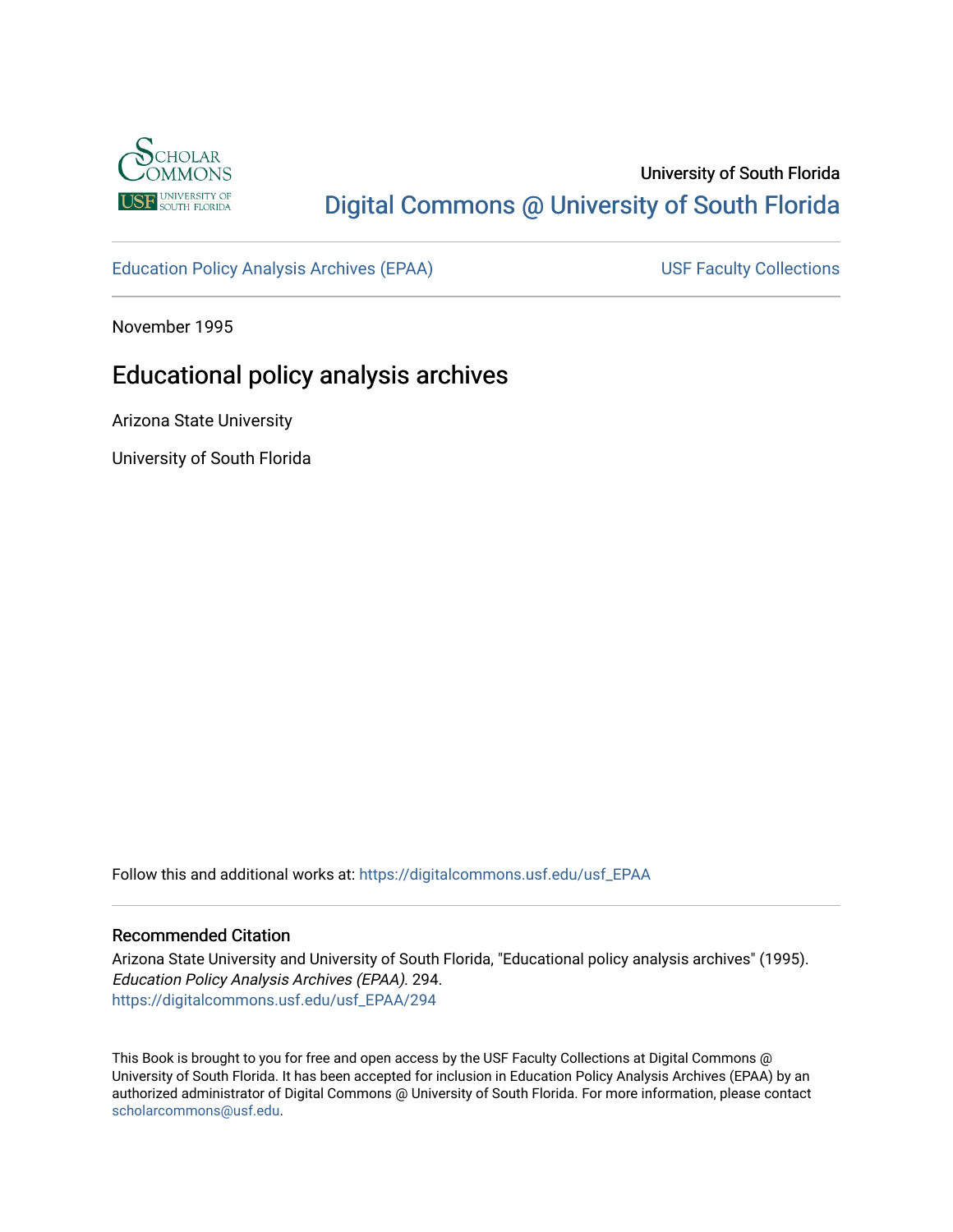# **Education Policy Analysis Archives**

#### **Volume 3 Number 16 November 8, 1995 ISSN 1068-2341**

A peer-reviewed scholarly electronic journal.

Editor: Gene V Glass Glass@ASU.EDU. College of Education, Arizona State University,Tempe AZ 85287-2411

Copyright 1995, the EDUCATION POLICY ANALYSIS ARCHIVES.Permission is hereby granted to copy any article provided that EDUCATION POLICY ANALYSIS ARCHIVES is credited and copies are not sold.

# **Pursuit of the Ph.D.: "Survival of the Fittest," Or Is It Time for a New Approach?**

### **Scott P. Kerlin**

#### **Co-Host, AERA-GSL Graduate Studies Discussion List Portland, Oregon** *skerlin@teleport.com*

#### **Abstract:**

 The thesis is put forward that changes in public policy which originally promoted broad access to higher education are leading to the diminished likelihood that minorities, those from low-income backgrounds and females in underrepresented disciplines will pursue, or be able to complete, the doctorate. By reviewing a wide range of research literature and statistical reports on the status of doctoral education in the U.S. & Canada, a detailed sociological portrait of those who pursue the Ph.D. is presented. Recommendations are given for further research on doctoral education, particularly in areas of attrition,retention, student indebtedness, social stratification, and post-doctoral career plans.

#### **Introduction**

 The purpose of this two-part study (the second part is published as Number 17 of Volume 3 of this journal) is to provide a contemporary overview of the status of doctoral education in the U.S. and Canada. In "Pursuit of the Ph.D.", a comprehensive review of published research studies on trends in doctoral education is provided. Then, "Surviving the Doctoral Years: Critical Perspectives", I present the results of my own survey research into conditions affecting the progress and career development objectives of today's doctoral students, as well as a critical analysis of social, economic, and political issues shaping the academic labor market for today's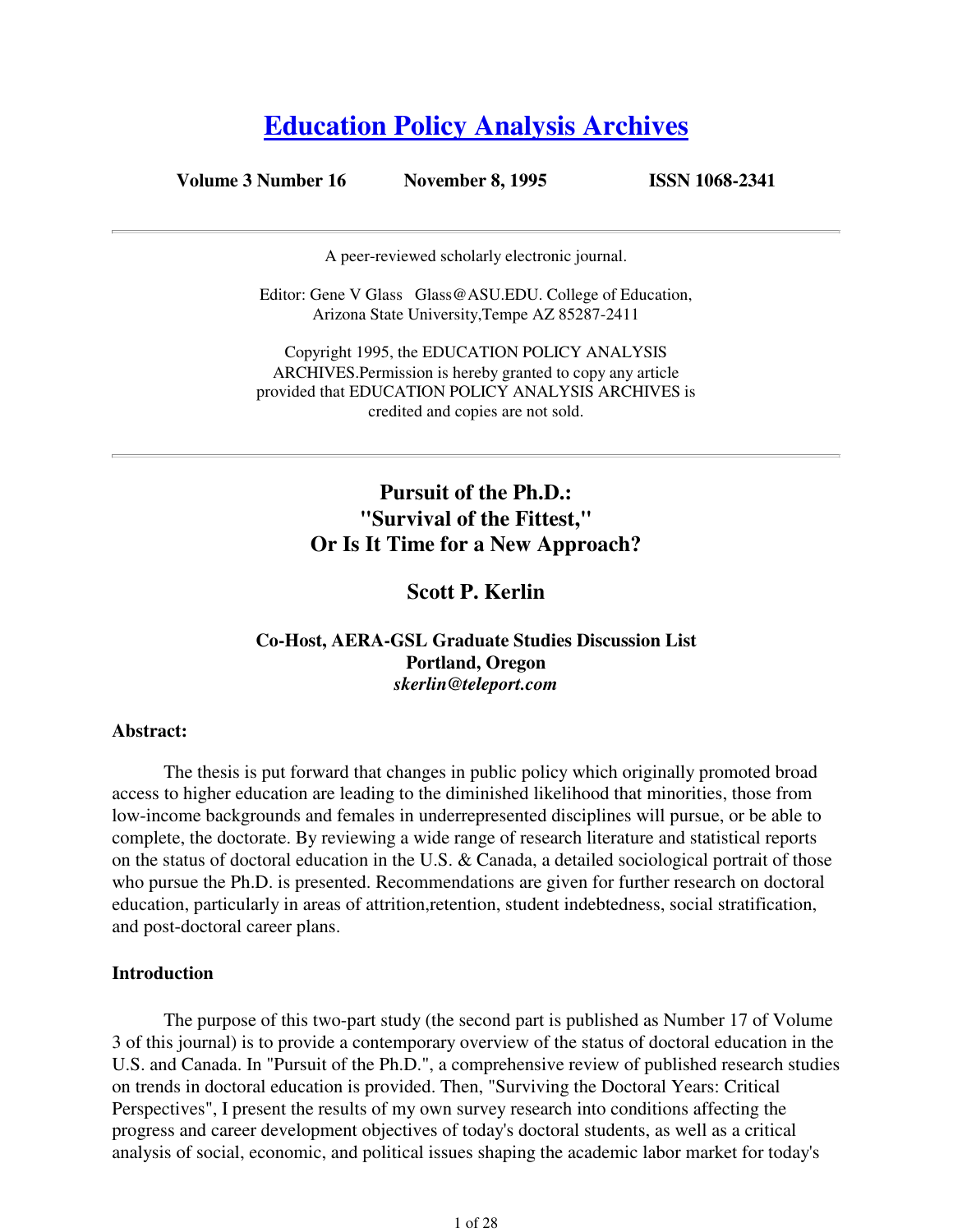doctoral recipients.

#### **Why "Survival of the Fittest"?**

 Much of my research focuses on students' "survival" through the doctoral education process. This raises questions as to the functions of doctoral study in universities. Historically the doctorate has represented an elite award, reserved for students who were selected for further study by graduate faculty because they were thought to offer the greatest academic promise. Ph.D. study by its very nature is arduous and time- consuming because it reflects a student's acquisition of expertise in a significant body of research theory and practice.

 To a considerable extent, the Ph.D. is an institution's "stamp of approval" of the student's ability to conduct original research in at least one academic discipline. It is recognized as the "union card" for obtaining an assistant professorship in most colleges and universities (Smith, 1990). But as Smith points out, the doctorate is not without its critics:

William James was dismayed at what he called 'the Mandarin disease' of the Ph.D., a 'Teutonic' invention, completely foreign to American ways... It seems to me hard to improve on James' jeremiad on the Ph.D. We have become so accustomed to it, it is so ingrained in our ways of thinking about higher education, that we consider it part of the natural order of the universe. It is difficult to perceive its absurdity or fully understand the damage it has done to the intellectual and moral basis of higher education. To take only the most obvious example, the Ph.D. has shifted the responsibility for making the decision about the appointment of a junior faculty member from the institution doing the hiring (where, of course, the responsibility should lie) to the institution doing the certifying. It is rather like USDA-certified Grade A beef. Beef is inspected and graded on the well-grounded assumption that the consumer is not qualified to make such a judgment himself/herself. But does any hiring institution wish to make such a claim in regard to a future colleague?

As between two Ph.D. holders of equal academic ability, is anyone prepared to argue that the one stamped and certified by Harvard University is not going to be preferred, except in rare instances, to one certified by Western Illinois University? Or poor Slippery Rock, if it now grants Ph.D.s? As the holder of a prized (and generally, I regret to say, overrated) Harvard Ph.D., I am acutely aware of the lead I had over equally qualified rivals for the better academic prizes; the more insecure an upscale university feels, the more disposed it is to opt for those prestigious degrees (Smith, P., 1990, pp. 108-09).

 Because it validates a student's advanced research capabilities, the Ph.D. is a possession prized by most who hold it and a symbol of an as-yet unattained academic recognition by both those who are currently pursuing and those who have withdrawn from formal doctoral study. It is, at its best, both a personal reflection of an individual's intellectual development and growth and an external recognition of that same individual's research capabilities. The doctoral dissertation is viewed by faculty as serving two principal goals: (1) to demonstrate skills; and (2) to train in research skills (Isaac, Quinlan, & Walker, 1992). Nevertheless, faculty who teach in doctoral programs may also strive to impart other professional skills to their students, such as "human relations competency" and "reflective thinking competency" in addition to the traditional capacity for conducting quality doctoral research (Smart & Hagedorn, 1994).

 But what does pursuit of the doctorate mean to today's students? What expectations and hopes do doctoral students carry into the educational process, and what personal feelings result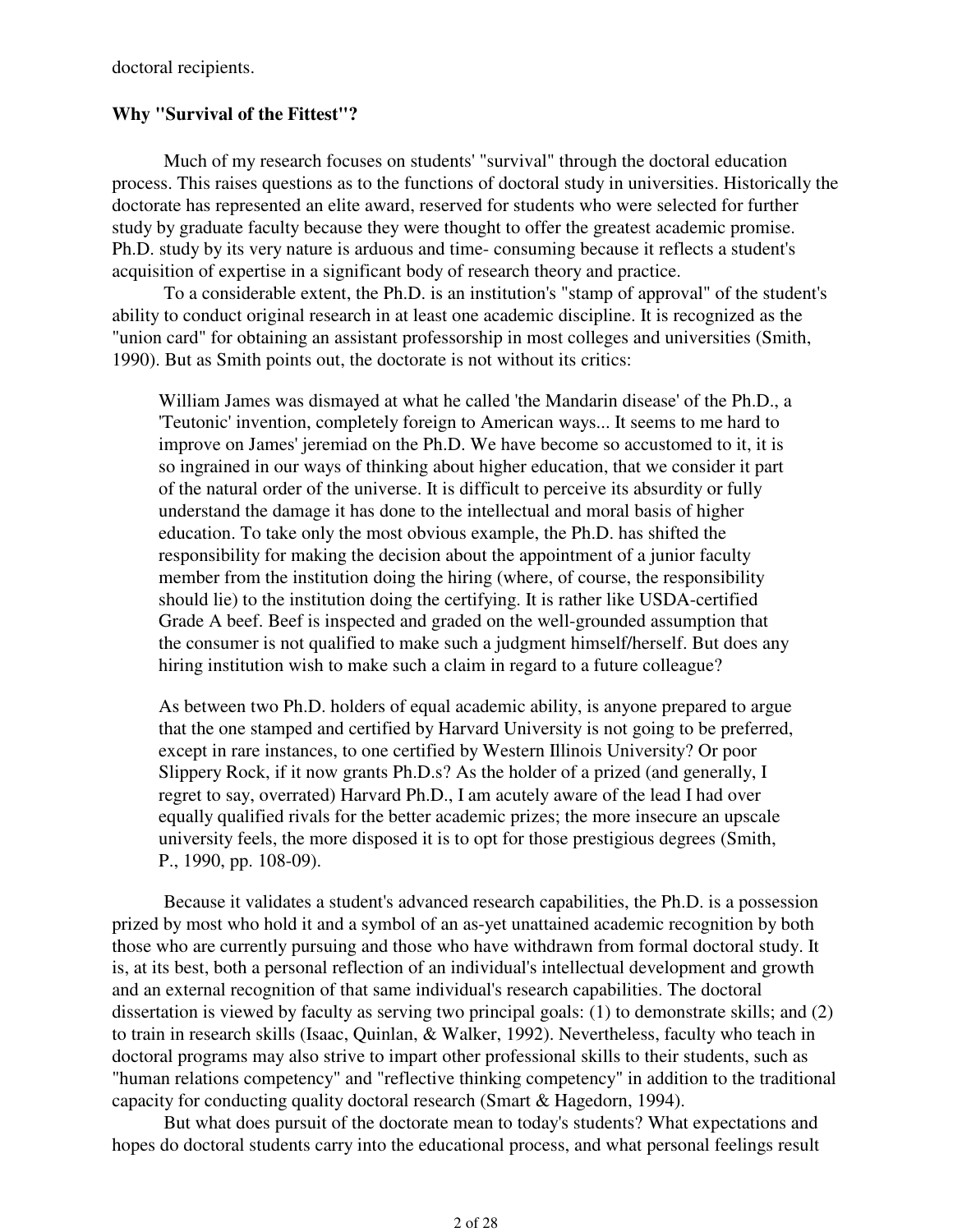from having pursued the doctorate? Do most doctoral recipients emerge from their educational experiences with greater feelings of "worth", "intelligence," and "ability"?

And what about students who begin but do not complete the doctorate? Does non-completion have lasting negative consequences for students? Are some students more likely to withdraw before finishing, and why? This last question is particularly critical because, according to many sources, approximately half of the students in the U.S. and Canada who begin doctoral study will never receive the degree (Baird, 1993; Bowen & Rudenstine, 1992; Canadian Association of Graduate Studies, 1994; Tinto, 1993). It is also critical because of the high financial cost to society of doctoral education. Drop-out of 50 percent of doctoral candidates suggests substantial waste of precious institutional resources in an era of tremendous fiscal austerity for U.S. and Canadian universities.

 It is the main thesis of my study that, in many ways, the learning experiences and educational environments for contemporary doctoral students in U.S. and Canadian universities reflect a "survival of the fittest" ethic (Hawley, 1993; Moore, 1985; Rudestam & Newton, 1992; Sternberg, 1981). The combined effects of shrinking institutional resources, rising tuition and student indebtedness, eroding public support for higher education, downward economic mobility in American society, deteriorating faculty morale and declining job opportunities for doctoral recipients--particularly those graduating from non- elite public universities--are the factors chiefly responsible for this outcome (Brodie, 1995; Burke, 1995; Ehrenreich, 1989; Horwitz, 1994; Kerlin & Dunlap, 1993; Lewis & Altbach, 1994; Magner, 1994; McCloskey, 1994; Newman, 1994; Slaughter, 1993).

 Central to my thesis is the argument that individuals from groups which made the greatest social gains in the past fifty years (women, minorities, first-generation college graduates, and individuals from working-class and modest middle class backgrounds) are most vulnerable to these combined effects, and are the most "at risk" of not pursuing, or completing, the Ph.D. I contend that conservative social and fiscal policies, such as the U.S. Republican party's "Contract for America" and related policies of the Canadian Progressive Conservative Party, will likely intensify the reversal of the previous social gains for these groups, contributing to intensified competition for shrinking resources and, ultimately, a deteriorating climate of teaching and learning conditions for graduate students and faculty, particularly in the non-elite public universities.

While the issue of "who completes the Ph.D." is certainly a critical concern when studies of the academic profession are conducted, the follow-up question may be even more critical: from which institutions, and backgrounds, will the next generation of university professors evolve? And what are the implications--particularly for regional public universities--if the backgrounds of faculty are increasingly different (in terms of race, gender, class, institutional origin) than their students?

This report is part of a symposium session presented at the 1995 annual meeting of the American Educational Research Association in San Francisco, California. It arose out of my continuing interest in research on critical issues shaping the academic profession on the eve of the twenty-first century. In part, it stems from my professional work with graduate students which spans ten years, including management of an 1100-member graduate teaching assistants' union and consulting work for the Graduate Dean at the University of Oregon.

 From 1989 to 1992 I conducted doctoral research assessing the impact of severe financial retrenchment in public higher education on the recruitment, retention, and job satisfaction of contemporary American professors (Kerlin, 1992; Kerlin & Dunlap, 1993). Fundamental to my dissertation research was the finding that retrenchment is having negative effects on faculty morale, job satisfaction, academic salaries, and commitment to the university, and that declines in the quality of the academic profession are severely affecting the learning climate for doctoral students and the academic labor market for recruiting new tenure-track professors.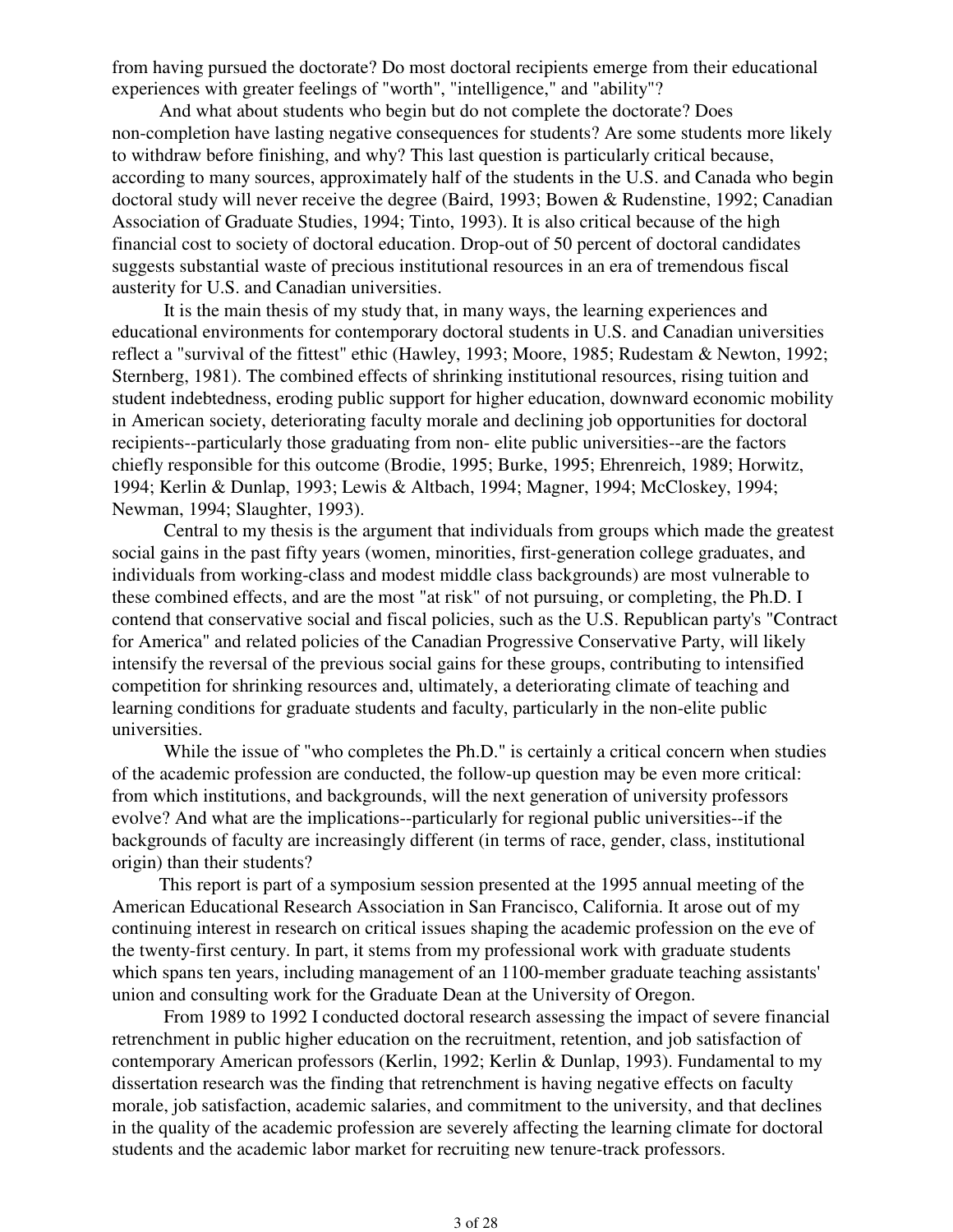My post-doctoral research (Kerlin & Smith, 1994) extends this inquiry about the status of the academic profession into the realm of doctoral education. It questions both the validity of recent predictions of faculty shortages (Bowen & Rudenstine, 1992; Bowen & Sosa, 1989) and the adequacy of conditions under which current Ph.D. candidates are obtaining their education. It also addresses many of the critical issues that contribute to completion and non-completion of the doctorate. Finally, my current research seeks to draw implications about the impact of growing social inequality upon the potential demographic differences (in terms of race, gender, and class background) between faculty newly-hired during the next decade and those professors first hired in the 1960s and 1970s.

## **TRENDS IN GRADUATE AND DOCTORAL EDUCATION**

 With their publication of *In Pursuit of the Ph.D.*, William Bowen and Neil Rudenstine (1992) filled a major gap in the research literature on doctoral education in the United States. Studies of the doctorate have not been unavailable, as Baird (1990, 1993) and Malaney (1988) have acknowledged, but few have as broad a scope as Bowen & Rudenstine's examination of doctoral education at ten of America's leading doctoral-granting institutions. Critics have suggested that Bowen & Rudenstine's text suffers from over-dependence upon data from a few, highly- selective institutions that do not represent the vast majority of graduate programs or students (McCloskey, 1994), while supporters have hailed the authors' calls for improvements in the quality of academic departments and the levels of faculty support for graduate students. D'Arms (1994) argues in his defense of Bowen & Rudenstine that doctoral faculty need to see themselves less as gatekeepers to the profession and more as educational "partners" with their doctoral students.

#### **Literature and Statistics on Students in Doctoral Programs**

 In his broad review of the research literature published on graduate education, Malaney (1988) found that the majority of research studies about doctoral education have focused exclusively upon students, especially statistical measures of enrollment and matriculation trends and predictions of student performance in graduate school. The journal with the greatest number of research articles about graduate education is Research in Higher Education, the official journal of AIR--the Association for Institutional Research (Gillingham, Seneca, & Taussig, 1991; Kallio, 1995; Ott, Markewich, & Ochsner, 1984). But in spite of these many studies, Malaney notes that little systematic research has been conducted on student retention and attrition at the graduate level, largely due to problems with developing appropriate research designs.

 Much of the available research on nationwide trends of doctoral candidates is limited to statistical portraits of graduate enrollments and degree recipients. The standard report on doctoral recipients in the U.S., Summary Report, Doctorate Recipients from United States Universities is produced annually by the National Research Council (NRC) based upon a survey of doctoral recipients during each academic year (see National Research Council, 1989, 1991, 1993, 1995). Based on annual surveys conducted with all recipients of research doctorates from U.S. institutions, this report presents an exhaustive statistical overview of demographic trends among doctoral graduates and includes data on discipline of study, gender, age, nationality, race, and institutions. In the NRC reports, statistics describe length of enrollment, post-doctoral plans, level of indebtedness, and changing trends in doctoral recipients during the past 30 years. Occasional issues of the report contain additional data, such as the 1991 study (NRC, 1993) which has a special section on female doctoral recipients.

### **U.S. Doctorates Awarded Since 1963 by Field and Citizenship**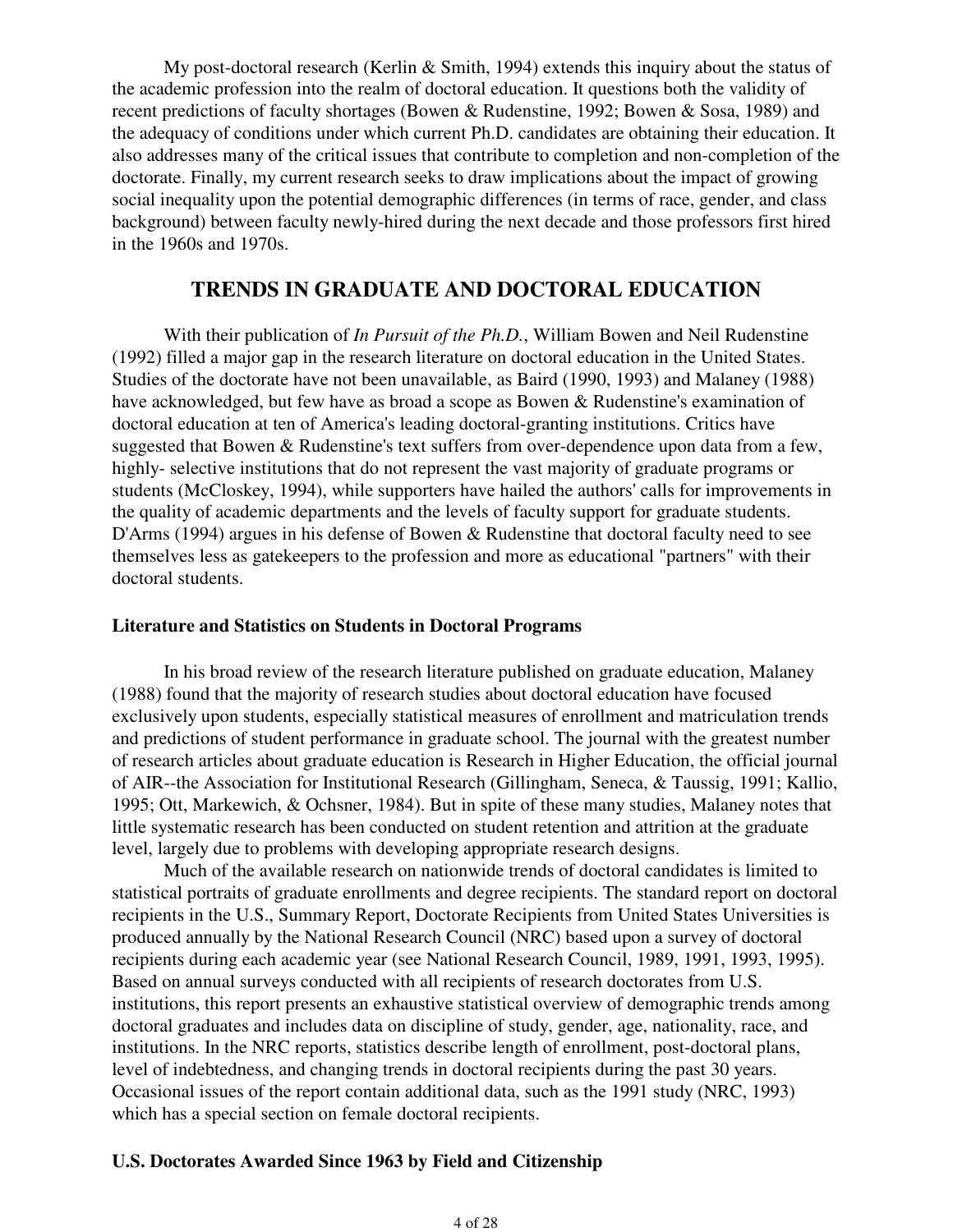According to the latest (1993 doctoral recipients) report from the NRC (published in 1995), the total number of annual research doctorates granted by U.S. universities grew from 12,278 in 1963 to 39,754 in 1993, an increase of 224 percent in 30 years. The graph on the following page depicts broad changes in doctorates received in U.S. institutions since 1963, including statistics on citizenship and gender. The period of greatest increase in doctorates received was clearly between 1963 and 1973, when the annual numbers of doctorates grew by 165 percent for all doctorates and 156 percent for doctorates awarded to U.S. citizens. Interestingly, the rate of growth of faculty positions in U.S. colleges and universities during this same ten-year period was only 88 percent (Ryan & Sackrey, 1984).

 Since 1973, there has been minimal growth in annual numbers of doctorates received by U.S. citizens in most disciplines, and some fields such as humanities, education, and the physical sciences have shown declines (NRC, 1995, p. 21). Between 1978 and 1993, the annual number of U.S. citizens earning doctorates averaged less than 25,000. Among 1993 doctoral recipients, approximately 26,400 U.S. citizens were included (NRC, 1995). Among non-citizens, 12,173 (32 percent of the total) doctorates were awarded in 1993. The nations of China (People's Republic and Taiwan), Korea, and India accounted for 52 percent of non-U.S. citizens receiving doctorates, and Canadian citizens represented an additional 4 percent. Smith & Tang (1995) note that the total number of science and engineering doctorates granted to U.S. citizens between 1975 and 1990 has grown by only one percent, but the number of U.S. minorities earning science/engineering doctorates during this same period grew by 104 percent.

Among broad fields, the 30 year changes in doctorates received were as follows:

| DOCTORATES GRANTED BY UNITED STATES UNIVERSITIES,                                                                     |                                                           |                                                             |                                                             | 1963 TO 1993                                                |
|-----------------------------------------------------------------------------------------------------------------------|-----------------------------------------------------------|-------------------------------------------------------------|-------------------------------------------------------------|-------------------------------------------------------------|
| Field of Study                                                                                                        | 1963                                                      | 1973                                                        | 1983                                                        | 1993                                                        |
| All Fields                                                                                                            | 12,728                                                    | 33,755                                                      | 31,282                                                      | 39,754                                                      |
| Physical Sciences<br>Engineering<br>Life Sciences<br>Social Sciences<br>Humanities<br>Education<br>Professional/Other | 2,910<br>1,357<br>2,083<br>2,027<br>1,842<br>2,137<br>372 | 5,311<br>3,364<br>5,168<br>5,757<br>5,414<br>7,238<br>1,503 | 4,426<br>2,781<br>5,554<br>6,095<br>3,500<br>7,174<br>1,752 | 6,496<br>5,696<br>7,397<br>6,545<br>4,481<br>6,647<br>2,492 |
| U.S. Citizens                                                                                                         | 10,925                                                    | 27,914                                                      | 24,359                                                      | 26,386                                                      |

\_\_\_\_\_\_\_\_\_\_\_\_\_\_\_\_\_\_\_\_\_\_\_\_\_\_\_\_\_\_\_\_\_\_\_\_\_\_\_\_\_\_\_\_\_\_\_\_\_\_\_\_\_\_\_\_\_\_\_\_\_\_\_\_

Source: National Research Council, Summary Report 1993: Doctorate Recipients from United States Universities\_, 1995.

 Among all fields examined, life sciences and social sciences are the only ones which showed continued growth in doctorates earned between 1963 and 1993. The period of 1973 to 1983 showed a relative decline in doctorates received among many fields as well as significant declines in total doctorates awarded to U.S. citizens. However, since 1983, these trends reversed for most fields, and by 1993 fields such as physical sciences, engineering, and life sciences exceeded total doctorates received in these fields in 1973.

 Another recent statistical portrait of graduate students in U.S. institutions is available from the Council of Graduate Schools (CGS): \_Graduate Enrollment and Degrees, 1986 to 1992\_ (1994). The data in this publication presents a comparative look at master's and doctoral recipients in terms of gender, ethnicity, type of institution, discipline, and geographic region of the U.S. The CGS report includes figures organized by Carnegie institutional classification as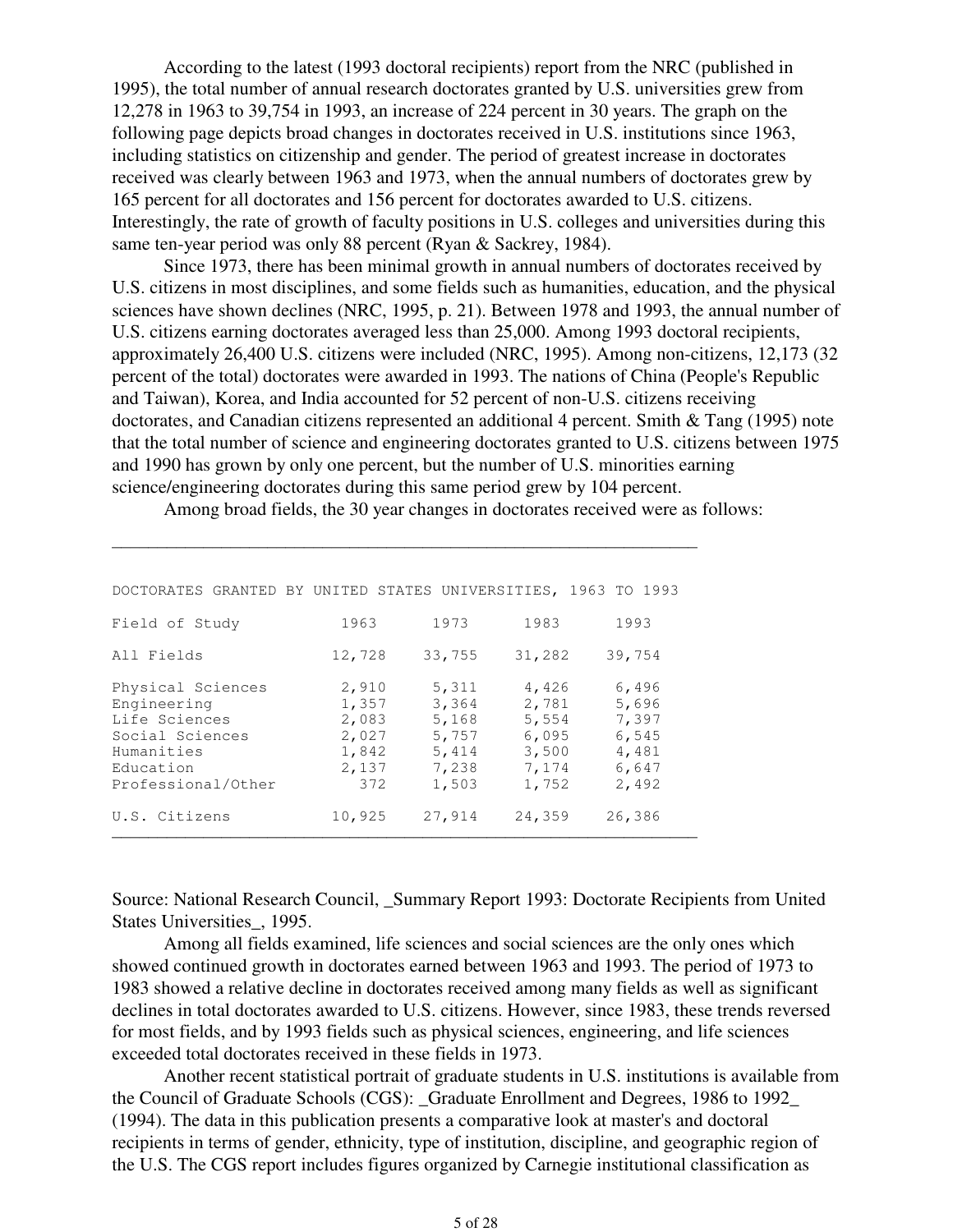well as average annual changes in enrollment and graduation by degree type from 1986 to 1992.

 The National Research Council has also completed a detailed study of doctoral programs in U.S. universities (see Magner, 1995) entitled \_Research-Doctorate Programs in the United States: Continuity and Change\_. Four years in the making, this report analyzes peer-reviewed doctoral programs in 274 U.S. universities representing 41 distinct fields of study. Ratings of each program in terms of "quality" and 'effectiveness in educating research scholars" are included. The published study based its findings on surveys that were administered to approximately 8000 graduate faculty across the U.S., and reportedly contains "objective" statistics on 19 different characteristics for each program, as well as an overall ranking for each institution offering the course of study. Comparisons between the current study (conducted in 1992-93) and an earlier NRC survey of doctoral programs (1982) are included in the final report.

#### **The Aging of Doctoral Students**

 Although not as much information is available on the age of doctoral recipients, there is evidence that the median age of recipients has increased in the past 20 years. In 1993, the median age of all doctoral recipients was 34.1 years. The field with highest median age was Education, at 43.0 years, while Chemistry recipients were the youngest with a median age of 29.7 years. For all men, the median age at graduation in 1993 was 33.2 years while for women it was 36.1 years. By comparison, in 1987, the median age of all doctoral recipients was 33.6 years, and 32.8 years for men and 35.4 years for women (NRC, 1989, 1995).

 Equally important as the changing ages of doctoral recipients is the fact that increasing numbers of older (i.e. beyond age 25) individuals are entering and completing doctoral study in U.S. universities (Brazziel, 1992). Pauley (1994) utilized the NRC study of 1992 doctoral recipients (NRC, 1993) to focus his dissertation research on doctoral recipients with "non-traditional baccalaureate origins" (i.e. age 25 or older when receiving the bachelor's degree). His research compared the characteristics and educational experiences of 4,296 nontraditional bachelor's recipients from the U.S. with those of the remaining 23,226 U.S. citizens who received their doctorates in 1992 but who obtained their baccalaureate before age 25. Pauley found that the "non-traditional" class was an average of 42.5 years old (versus 35.5 years for traditionals), more ethnically diverse, and less likely to receive assistantships and fellowships than their traditional doctoral colleagues.

#### **Family Backgrounds of Doctoral Recipients**

The doctorate symbolizes for many students a kind of "rite of passage". It is instructive to inquire what proportion of doctoral recipients are the first in their families to graduate from college. While not an adequate indicator of true "social class" (about which more will be discussed later in this paper) by itself, completion of a college education has been recognized historically as a form of acceptance into the professional world (Ryan & Sackrey, 1984), and completion of the Ph.D. represents a kind of "vocational license" to practice in the middle class academic profession (Bledstein, 1978). In this section I will briefly examine the educational backgrounds of doctoral recipients.

 Among 1993 graduates who are U.S. citizens, fully half could be classified as "first-generation college graduates." When parents' educational backgrounds for 1993 doctoral recipients were examined by the NRC, 49 percent of fathers and 62 percent of mothers had not graduated from colleges, while 19 percent of fathers and 21 percent of mothers held bachelor's degrees as their highest level of educational attainment. Nearly 20 percent of 1993 recipients' fathers and 6 percent of mothers held doctoral or professional degrees. In comparison, over 80 percent of fathers and mothers of 1968 doctoral recipients held no college degree (1).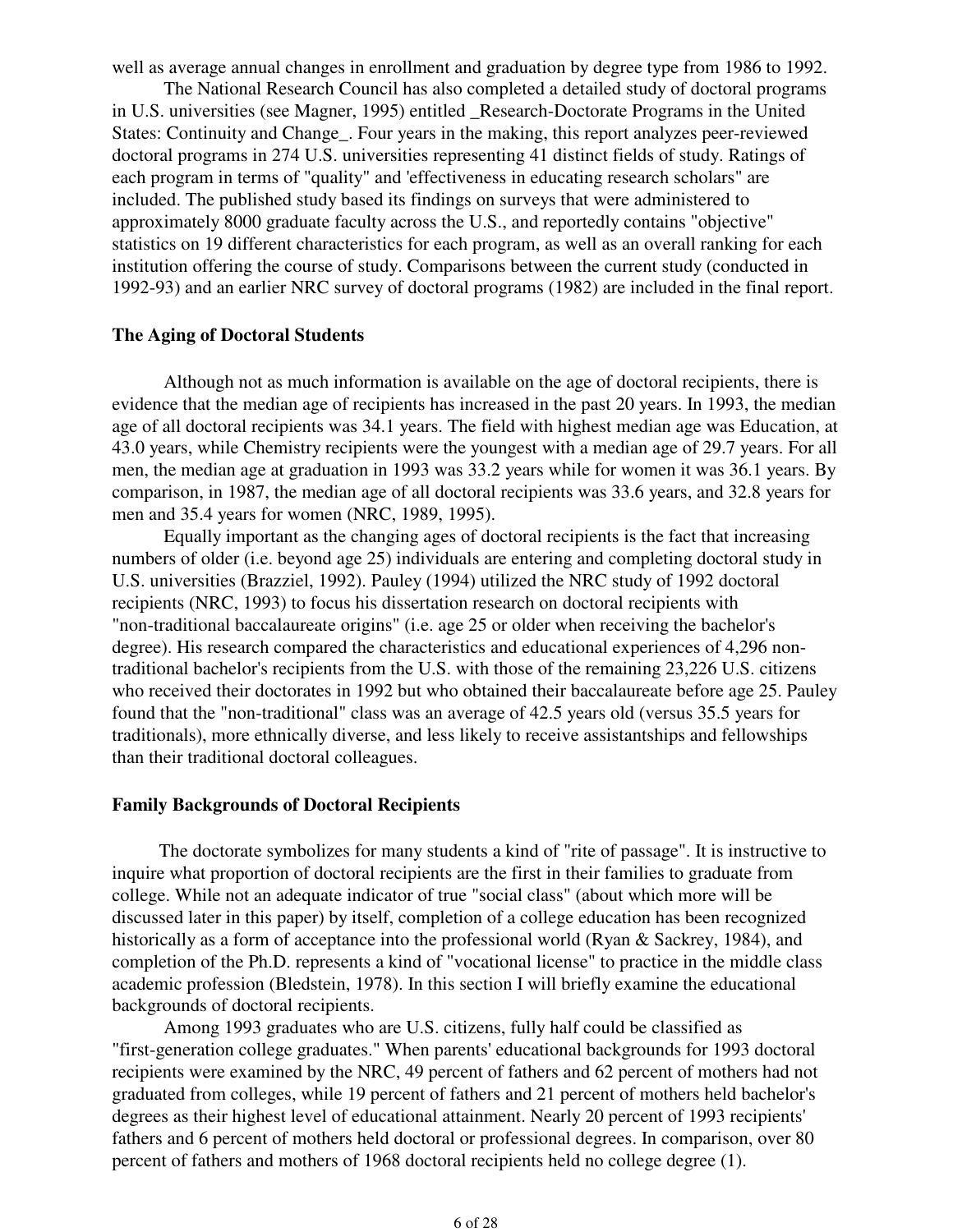#### **Doctoral Attrition and Degree Progress**

 While statistical portraits are readily available on doctoral recipients, less information exists on students who have not yet completed their doctoral programs of study. We have no central database indicating what portion of total doctoral students across the U.S. have dropped out of graduate school prior to completing their work (see Baird, 1993). However, a number of published sources have noted that attrition rates of 50 percent or higher are common among doctoral candidates across the U.S., and reportedly have been on the increase during the past three decades (Baird, 1993; Bowen & Rudenstine, 1992; Tinto, 1993). Retention and attrition data disaggregated in terms of gender, ethnicity, or class backgrounds are usually unavailable for doctoral students.

 During the doctoral years, numerous issues may surface in a student's own life as well as the educational process which can lead to withdrawal from a doctoral program. These issues need to be researched and discussed more broadly at the departmental, institutional, and regional policy-making levels. Tinto (1993) has called for more comprehensive theories and research on the factors which contribute to completion of and attrition from doctoral programs. I would add that due to the tremendous costs of graduate education--to the students, their institutions, and the society--institutions and researchers have a profound obligation to improve understanding of the causes and consequences of high rates of doctoral student attrition and to pursue policy changes aimed at increasing student success and reducing doctoral student dropout.

 Perhaps no other issue is as critical in a doctoral student's professional development as the question of whether to withdraw from a program prior to completion (Golde, 1994). The "ABD phenomenon" typically describes students who have passed their qualifying examinations and formally "advanced to doctoral candidacy" but who have not yet completed their doctoral dissertation requirements (Hanson, 1982; Jacks, Chubin, Porter, & Connolly, 1983). Some of these students will eventually complete their studies; others will formally withdraw; still others will simply "disappear" from academic institutions, leaving no clear indication to faculty or administrators of their decisions. Among the chief causes of dropout are inadequate financial resources, poor relations between students and faculty, and dissatisfaction with the doctoral program (Jacks et al., 1983). For a variety of reasons, research on ABDs is still quite limited.

 Recent studies that focus on identifying factors most often cited by students who withdraw from formal doctoral studies include two dissertations completed during 1994 that studied ABD students. Ramos (1994) examined 12 ABD doctoral candidates in the School of Education at the University of Kansas in order to understand factors that influenced their degree progress. He found that structure, or lack of it, was especially critical during the "post-comprehensive" period of doctoral study, when many students were basically "on their own" in making progress toward degree completion. Ramos recommends that institutions provide some form of support structure and ongoing contact with doctoral advisers during the post- comprehensive phase as a method of sustaining students' momentum to the point of degree completion. His second recommendation is that doctoral programs should operate "within a firm developmental context" (p. 84) in that programs should sufficiently match the developmental stages of their students based on the ages of most program enrollees. Ramos argues adult learning theories should be studied in all doctoral programs to recognize the interrelations between personal and professional life among adult doctoral students.

In her dissertation on doctoral students enrolled in the Instructional Technology program at Wayne State University, Tluczek (1994) identified "obstacles, factors, and circumstances associated with the ABD phenomenon that may hinder doctoral students from completing their dissertations" (p. 19) and offered suggestions for reducing barriers to successful completion of the dissertation. She found that the single most common obstacle reported by the ABDs, doctoral recipients, and committee members she interviewed was "the need to be self- disciplined and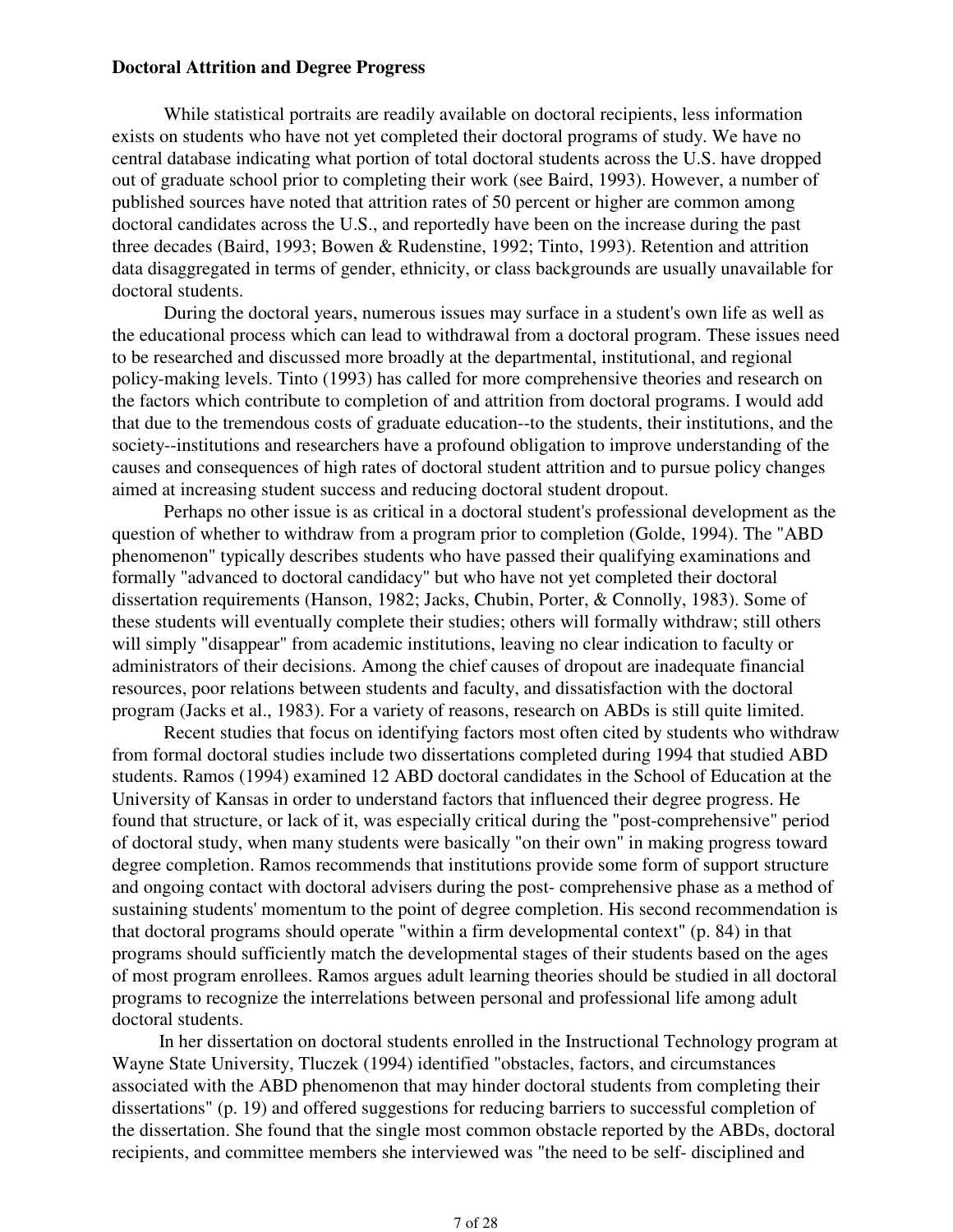motivated to work independently" (p. 86). Many respondents indicated a need for greater structure in their programs during the dissertation-writing phase, as well as additional incentives and support to keep them motivated. They also noted that the pressures of balancing among multiple roles, including family, job, and other academic responsibilities were often so demanding that it was easy to put the dissertation (if not a daily requirement for making progress) aside. Tluczek concludes that departments would benefit from conducting periodic needs analyses of their students in order to (1) better understand the unique needs and requirements of each student; and (2) improve the student's overall research skills. Additionally, she notes that all respondents recognized poor advisor and committee relationships as major obstacles to the progress toward completing the dissertation. She also observed that the factor most indicative of a student's likelihood of completion was the answer to her question, "how badly do you want this degree?" (2).

 An issue in doctoral education that has received greater attention by researchers is the "time-to-degree" (the length of time from receipt of the bachelor's degree to receipt of the doctorate). In recent years, the time-to-degree (both registered and total time) has become longer for doctoral students in most disciplines (Bowen & Rudenstine, 1992; NRC, 1995; Tuckman, Coyle, & Bae, 1989). The data provided by the NRC for 1993 doctoral recipients show that time-to-degree (TTD) varies widely by discipline of study. For all disciplines, the median total TTD was 10.5 years among 1993 graduates compared with 8.6 years in 1963; the field with shortest TTD (physical sciences) rose from a median of 6.3 years in 1963 to 8.3 years in 1993, while the field with longest TTD (education) rose from 13.2 years in 1963 to 19.2 years in 1993 (NRC, 1995).

Other researchers have sought to identify predictors of TTD based on statistical analyses of economic factors (Gillingham, Seneca, & Taussig, 1991), departmental and institutional characteristics (Baird, 1990; Stricker, 1994), and the interrelationship among student characteristics, departmental characteristics, and financial circumstances (Sheridan & Pyke, 1994). In turn, they have made efforts to develop statistical models of graduate degree progress (Girves & Wemmerus, 1988; Ott, Markewich, & Ochsner, 1984; Pyke & Sheridan, 1993). Tinto's research (1993) posits a "longitudinal model of graduate persistence", suggesting that doctoral students go through various "stages" of persistence, some more defined by the student's own characteristics and others by more external factors (such as financial assistance). But Tinto also points out that much more research is needed on issues affecting doctoral students' progress at various stages of their educational paths, particularly for women and minority students (3).

One particular area of research urged by Tinto (1993) and Lipschutz (1993) is to examine the quality of the graduate experience from the perspective of the students themselves, using a wide range of qualitative and quantitative methods. Toward the goal of obtaining greater feedback from students, McKeown, McDonell, & Bowman (1993) have developed attrition research for college students that focuses upon the centrality of the student experience as a means for better explaining the causes of student attrition in higher education. Similar studies need to be conducted with doctoral students at specific stages, such as the end of first year course work, following comprehensive examinations, and during the dissertation proposal and later stages. Further, department faculty who work with doctoral students, with the assistance of central offices of Institutional Research and Graduate Studies, need to maintain up-to-date information on the progress of each doctoral student and on rates and causes of attrition from their programs. Faculty also need to periodically assess the quality of their own work with doctoral candidates in order to determine new and improved methods of assisting the progress and ultimate success of their students.

#### **The Status of Women in Doctoral Education**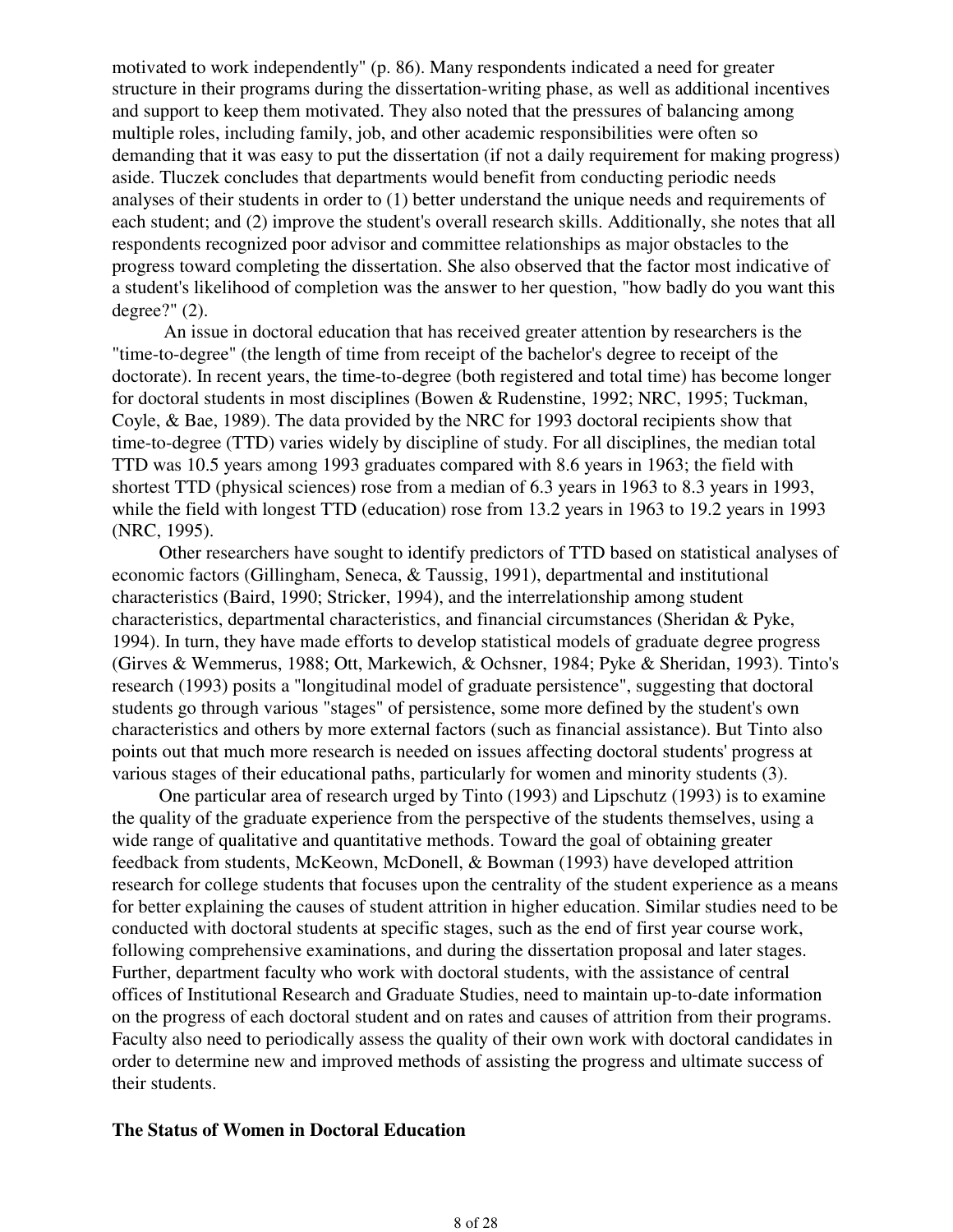In 1963, women were scarce among graduate students, receiving only 11 percent of doctorates. However, by 1993 women received 38 percent of total doctorates granted by U.S. universities, and among U.S. citizens receiving doctorates women accounted for 45 percent of the 1993 graduating class (NRC, 1995). The percentage of doctorates awarded to women by discipline since 1963 is displayed below.

|                                                                                                                       | PERCENTAGES OF DOCTORATES GRANTED BY UNITED<br>UNIVERSITIES TO FEMALES, BY DISCIPLINE, 1963 TO 1993 |                                                    | STATES                                              |                                                     |  |
|-----------------------------------------------------------------------------------------------------------------------|-----------------------------------------------------------------------------------------------------|----------------------------------------------------|-----------------------------------------------------|-----------------------------------------------------|--|
| Field of Study                                                                                                        | 1963                                                                                                | 1973                                               | 1983                                                | 1993                                                |  |
| All Fields                                                                                                            | 10.9                                                                                                | 18.0                                               | 33.7                                                | 38.0                                                |  |
| Physical Sciences<br>Engineering<br>Life Sciences<br>Social Sciences<br>Humanities<br>Education<br>Professional/Other | 4.3<br>0.7<br>9.9<br>13.0<br>16.5<br>19.5<br>17.7                                                   | 7.2<br>1.4<br>17.8<br>21.0<br>28.6<br>24.6<br>12.7 | 13.9<br>4.5<br>31.0<br>39.5<br>43.7<br>50.4<br>29.4 | 20.7<br>9.1<br>41.7<br>49.3<br>47.5<br>58.7<br>35.9 |  |

\_\_\_\_\_\_\_\_\_\_\_\_\_\_\_\_\_\_\_\_\_\_\_\_\_\_\_\_\_\_\_\_\_\_\_\_\_\_\_\_\_\_\_\_\_\_\_\_\_\_\_\_\_\_\_\_\_\_\_\_\_\_\_\_

Source: National Research Council, \_Summary Report 1993: Doctorate Recipients from United States Universities\_, 1995

 These statistics suggest that women, though still a minority of doctoral recipients in most disciplines, have made significant progress since 1963. Further data available from the National Center for Education Statistics projects that by the year 2005, women will be earning more than 20,000 doctorates annually while men's rates are projected to decline to equivalent or even lower numbers (NCES Report, "Projections of Education Statistics to 2005," 1995, p. 63 Table 30).

 A wide range of research on the status of women in doctoral education has sought to identify the variety of factors shaping women's educational experiences in pursuit of the doctorate (for examples, see Acker, 1977; Holmstrom & Holmstrom, 1974; Solmon, 1976; Vartuli, 1982; Wong & Sanders, 1983). One of the first significant studies of female doctorates was Helen S. Astin's The Woman Doctorate in America: Origins, Career, and Family (1969). Astin's research found evidence that female attrition from doctoral studies was substantially higher than that of males but recognized the inadequacy of nationwide statistical data on women's progress and attrition in doctoral programs.

 In the early 1980s, the Project on the Status and Education of Women for the Association of American Colleges published "The Classroom Climate: A Chilly One for Women?" (see Hall & Sandler, 1982). This report focused on the ways academic institutions may construct barriers to female students' and faculty members' success and on strategies for removing the barriers and improving the teaching and learning climate for women. Among graduate students, the report noted that even though graduate women are highly self-selected and often have higher grades than their male classmates, many women in graduate studies encountered faculty who seriously doubted their commitments to completing the requirements for their degrees (p. 10). Faculty--particularly males--were often known to give preferential treatment to the male graduate students, especially when determining the recipients of research assistantships or fellowship awards. Female students reportedly often felt "left out" of informal communication networks within their departments and were denied acceptance as "professional colleagues" by faculty in the same manner as male students. This study subsequently spawned research on the status of women in universities of Canada (Dagg & Thompson, 1988; Chilly Editorial Collective, 1995).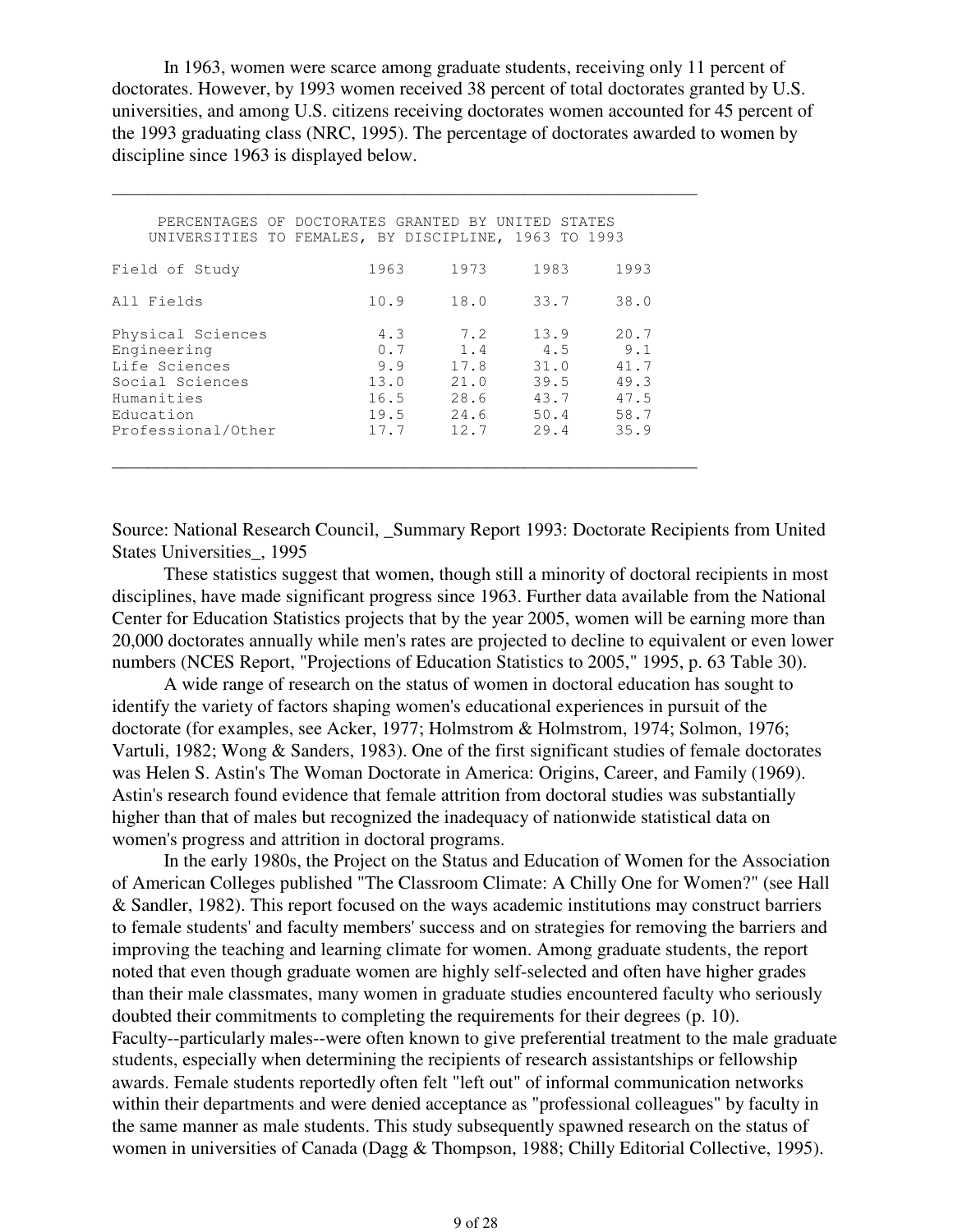On the heels of the chilly climate study in the U.S., a number of other studies of female graduate students were published in the 1980s and beyond. Berg & Ferber (1983) suggested that females in graduate school tend to be more timid, set lower goals for themselves, and are likely to be given less encouragement than males. In their examination of graduate students enrolled at a single midwestern university between 1968 and 1975, they found that only 11 percent of females had earned doctorates by 1979 while 26 percent of men had done so. Hite (1985) examined female doctoral students' likelihood of success based on three criteria: role congruence (level of integration of the various roles within one's life), perceived faculty support, and perceived peer support. She found that men perceived more role congruity and faculty support than women, while peer support did not differ on the basis of sex.

 Academic departments in which women are subjected to sexual harassment or other forms of unsupportive behaviors by faculty or graduate students introduce an especially negative impact on the progress of female doctoral students (Morris, 1989; Schneider, 1987). Heinrich (1991) found that relatively few women doctoral students in her study experienced advising relationships with male faculty that qualified as "mentoring relationships". She noted that male faculty who adopted "androgynous" approaches to advisement were the most beneficial in helping female doctoral students to be successful and to emerge from their experiences with high levels of self- confidence.

 Mentoring has often been related to students' success in graduate studies (Osborne, 1995), but mentoring can also have negative consequences for both female and male proteges if the mentor (regardless of gender) (1) betrays the trust of the student; (2) loses power, resulting in diminished career possibilities for the protege; (3) has a destructive personality; (4) guides the protege toward the mentor's own ends, and uses the relationship for fame and fortune; (5) experiences conflict or sexual exploitation with an opposite sex protege (Braun, 1990). High levels of faculty support for women's (and, in fact, for all students') development in graduate studies are indeed necessary for them to be successful. Shroeder & Mynatt (1993) found that female graduate students reported higher levels of concern for their welfare and higher quality interactions from female faculty who were their major advisors than from male major advisers, but that levels of difference with male faculty were relatively small. Nevertheless, increasing numbers of female faculty in graduate programs will likely improve the quality of all women's educational experiences.

 Research on females in graduate education has also focused on the overall patterns of career development and working conditions for women faculty in higher education (Clark & Corcoran, 1986; Reynolds, 1992; Tack & Patitu, 1992) and sought to identify factors that may cause what Clark & Corcoran call "a case of accumulative disadvantage." These authors point out that women in doctoral programs are inevitably affected by women's patterns of stratification in the academic hierarchy. Dunlap (1995), in examining the transition from Ph.D. recipient to new professor for women, found that nearly all of the women in her study expressed the feeling that in order to be successful at both graduate studies and faculty work, they had to work harder and be more assertive than would have been necessary if they were males.

 Although women's numbers in doctoral studies reflect in 1995 an overall improvement in their status within the academic profession, research on the issues affecting females' enrollment trends, degree progress and degree completion in doctoral programs is still needed, in order to identify the principal factors influencing women's retention and attrition. Research such as that by Bobbi Smith (1995) that examines critical turning points in female doctoral students' educational experiences enables a better understanding of the needs and concerns expressed by the students themselves. Further research is needed in which doctoral women's voices play an integral part.

#### **Minority Doctoral Students**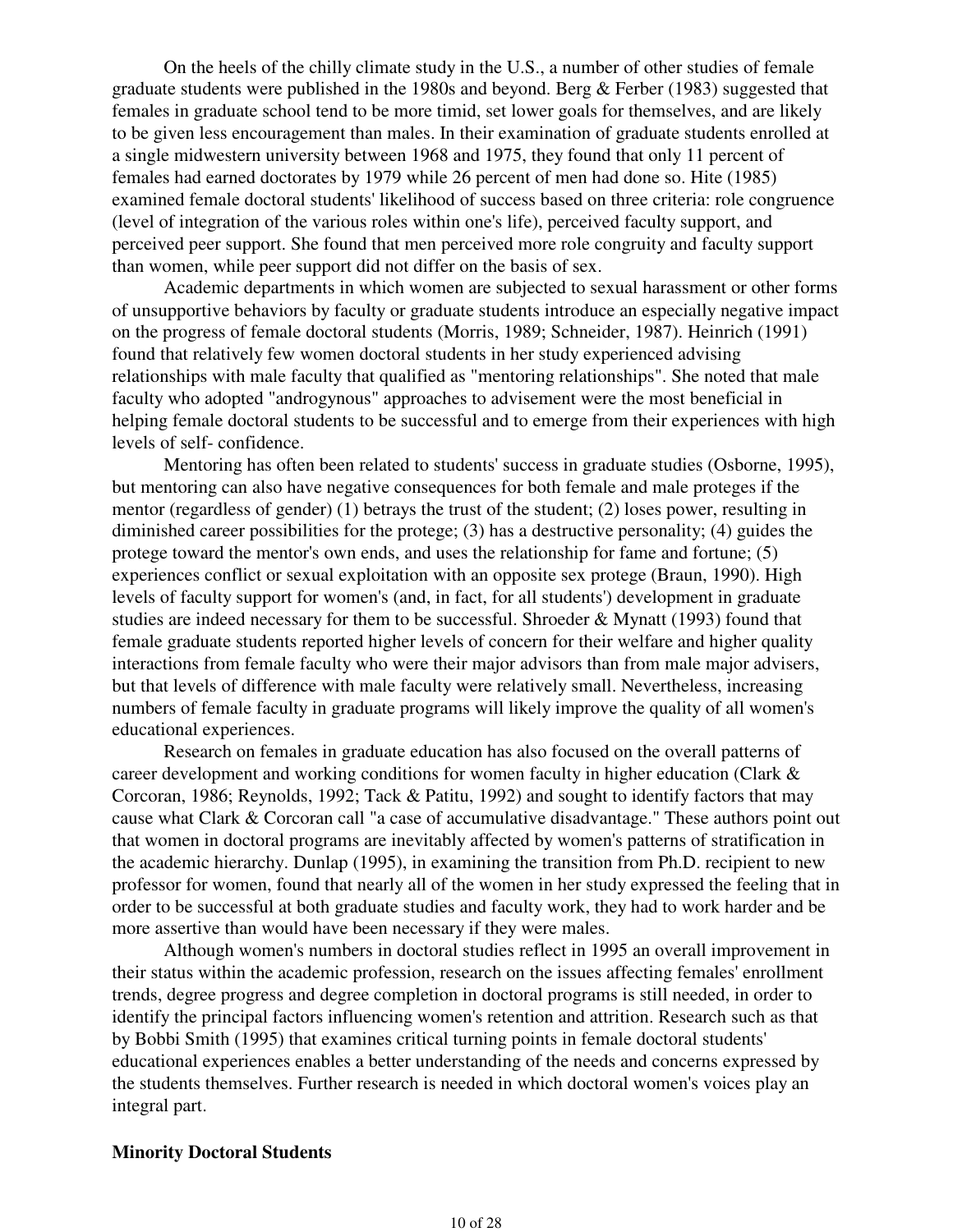The National Research Council's latest annual report (1995) on 1993 doctoral recipients points out that reliable data on minority doctoral students has only been maintained since 1975, so analysis of long-term trends is more limited than what is available based on gender. The NRC and the American Council on Education (ACE) are the two agencies which maintain the most substantial data on minority doctoral students across the U.S. According to the ACE analysis of 10-year trends from 1982 to 1992 (Ottinger, Sikula, & Washington, 1993), the number of minority doctorates granted by U.S. universities grew by 27 percent between 1982 and 1992 while the overall number of U.S. doctorates grew by only 6 percent during the same period. However, these total increases mask declines among certain groups, such as African-American females, whose completion of doctorates declined by 20 percent by 1992. Overall, African-Americans' receipt of doctorates declined by 9 percent between 1982 and 1992, while Native Americans and Asian-Americans each doubled their numbers of doctorates earned during this period and Hispanics' rates increased by approximately 50 percent.

 In 1992, minority students had significantly diversified in terms of the fields from which they received doctorates. Ottinger et al. show that in 1992, education accounted for only 29 percent of minority doctorates while physical sciences and life sciences represented an additional 26 percent, natural sciences and engineering represented 38 percent, and social sciences represented 17 percent of minority doctorates. Smith & Tang (1995) studied trends for science/engineering doctorates, noting that Native Americans had the largest increase between 1975 and 1990 among minority recipients, followed by Hispanics and Asians. African-Americans' share of doctorates in science/engineering grew only slightly, from 1.9 to 2.1 percent.

 The 1995 NRC report contrasts ethnicity of doctoral recipients during the years of 1978 to 1993. The table below lists relative changes in total doctorates received by minority students during these years.

| PERCENT OF DOCTORATES EARNED BY U.S. MINORITIES, 1978 AND 1993 |                          |                          |
|----------------------------------------------------------------|--------------------------|--------------------------|
|                                                                | 1978                     | 1993                     |
| Native Americans<br>Asians<br>Hispanics<br>African-Americans   | 0.3<br>1.6<br>2.0<br>4.3 | 0.5<br>3.4<br>3.2<br>4.2 |
| TOTAL MINORITIES                                               | 8.2                      | 11.3                     |

\_\_\_\_\_\_\_\_\_\_\_\_\_\_\_\_\_\_\_\_\_\_\_\_\_\_\_\_\_\_\_\_\_\_\_\_\_\_\_\_\_\_\_\_\_\_\_\_\_\_\_\_\_\_\_\_\_\_\_\_\_\_\_\_

Source: National Research Council, Summary Report 1993: Doctorate Recipients from United States Universities\_, 1995.

 Research on the progress of minority students in doctoral programs is not as extensive as for women, but there are reports published regularly by the American Council on Education (1995) that include doctoral students in their assessment of minority student issues in higher education. Additionally, the Minority Graduate Education Project of the Educational Testing Service has released an update of its research agenda (Brown et al., 1994), and urges further research on these issues: (1) factors limiting the supply of minority students who have completed college and are potential clients for graduate education; (2) the ways in which minority students develop aspirations for graduate education and their perceptions of the obstacles that may keep them from applying or enrolling in graduate education; (3) the impact of indebtedness and costs of graduate education on minority students' enrollment and persistence rates; (4) the impact of departmental and institutional climate on minority students; and (5) factors shaping minority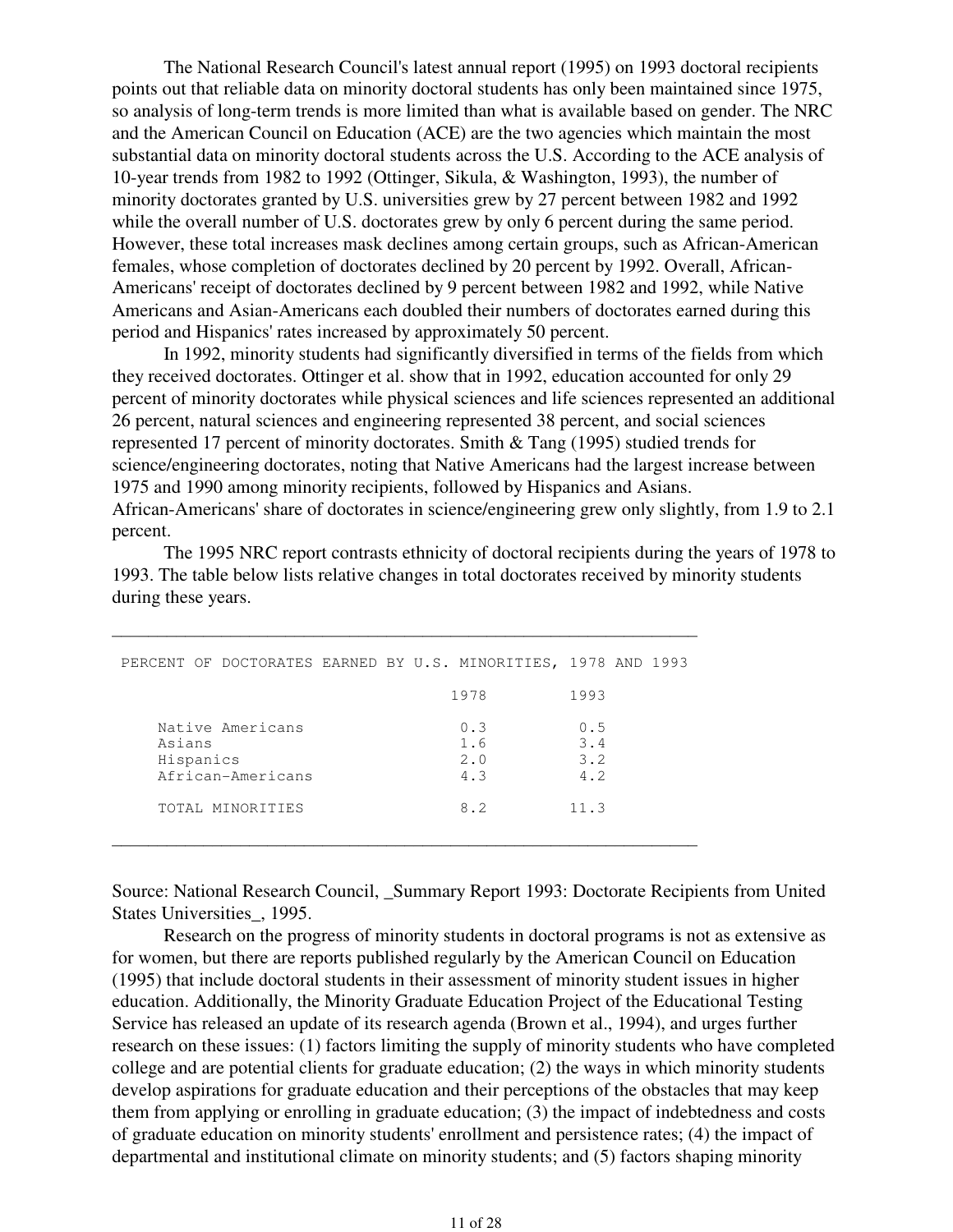graduate students' persistence, attrition, and degree completion rates.

 Many researchers of minority issues have addressed the impersonal and sometimes hostile climate experienced by Hispanic, African-American, and Native American students on predominantly white college and university campuses (Kerlin, 1993). This is particularly true at the doctoral level because the pool of qualified minority students who complete their baccalaureates and wish to advance to graduate study is typically small (Vaughn, 1985). Nettles (1990) found that among the minority doctoral students in his study of four university campuses, both Hispanic and black students reported feelings of racial discrimination on their campuses. Black students came from the lowest economic strata of all doctoral students in Nettles' study, yet they also received the fewest teaching and research assistantships. Turner & Thompson (1993) contributed to the research on women doctoral students by contrasting the socialization experiences of minority and white females at a midwestern university. Minority women were again less likely to hold research or teaching assistantships and also reported less help from faculty with publishing and few opportunities to receive mentoring and career guidance.

 More research is needed on the factors which shape minority students' decisions and opportunities for pursuing graduate study. In order to understand the factors influencing the "minority pipeline" and to forward improved policies for assisting the success of African-American, Native American, and Hispanic graduate students (Smith, E., 1995), it is also essential to examine the adequacy of existing institutional efforts to attract and retain talented minority graduate students. Efforts at improving the racial climate for minority students on predominantly white university campuses should include substantial commitment from graduate deans and graduate faculty campus-wide.

#### **Class and Social Stratification in Higher Education**

Though much research exists on women and minority group members in academe, there is a dearth of studies focusing on the impact of social class background and upward mobility on individuals' academic careers. However, research on social stratification and class inequality (Grusky, 1994; Szymanski, 1983) has many applications in the world of higher education because ultimately this is one of the announced missions of American higher education: to provide access to individuals from all class backgrounds. However, evidence has long suggested that individuals from lower-income backgrounds tend to fare less well in higher education, often for reasons of ability to pay the rates of tuition charged. We know far less about the impact of class than of race or gender in higher education because American society and higher education tend to perpetuate the myths of a "classless society." Evidence suggests that higher education institutions have done surprisingly little in recent years to fulfill the needs of working-class and lower middle- class individuals (Karen, 1991).

 For a variety of reasons, individuals from lower-income backgrounds are often limited to attending graduate school in a regional state university, being unable to afford the higher cost tuition of out-of-state universities or private institutions as well as the costs of relocating one's family to another region where such a university might be located. Hence, America's public universities have often been the only reasonable option available for large numbers of individuals who wish to pursue the Ph.D.

 There is evidence that one's social class has a great bearing on the institution in which one can pursue a doctoral education. Lang's studies (1984, 1987) point out that the academy sustains a meritocratic system with persistent status divisions which often make it difficult for individuals from modest backgrounds to enter the top private universities. Lang states,

The distribution of students to different-ranked institutions is linked to their social class and sex background, regardless of undergraduate achievement and rank of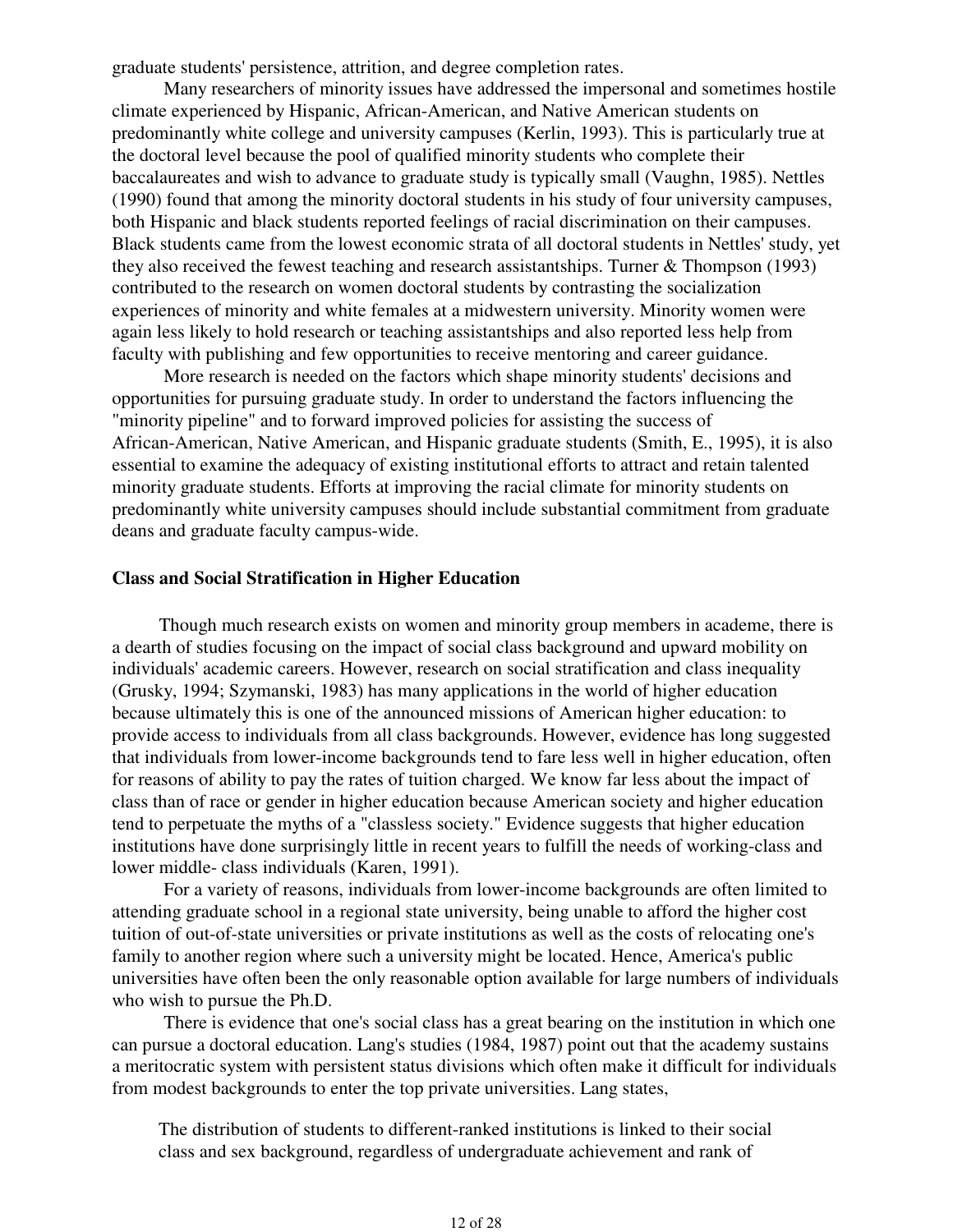undergraduate institution attended. This inequality confers on certain groups and classes clear advantages in participation within the academic hierarchy.

Working-class students, from highly-ranked undergraduate institutions and with high achievement levels, cannot expect to attend the same-ranked graduate school as students with similar merit backgrounds from the middle and upper middle classes.

Meritorious middle class students can also expect to attend lower-ranked schools than upper-middle-class students with similar merit backgrounds, while the upper-middle-class students with high levels of merit can look forward to attending the highest-ranked graduate schools This structure appears to allocate individuals to various levels of the academic hierarchy on the basis of social class distinctions and backgrounds (Lang, 1987, pp. 456-7).

 Some researchers have examined the impact of class backgrounds on career development paths of university faculty. The best-known book on working-class academics' career paths is published by Ryan & Sackrey (1984). Their analysis of the influence of class inequality and stratification as well as patterns of social mobility through higher education is groundbreaking, in that it seeks to debunk many myths about higher education's capacity to facilitate genuine "upward mobility" among the members of the lower classes in society. More recent studies by Tokarczyk & Fay (1993) and Dews & Law (1995) offer essays by working class women and men who have pursued academic careers, a number of them conveying stories of their graduate years and the impact of their working-class circumstances on socialization into the academic profession. Abel (1986) demonstrates, however, that access and mobility for previously underrepresented groups are inadequate when institutions in effect create oversupplies of Ph.D.s who are unable to obtain quality academic positions. She argues that the Ph.D. recipients most likely to obtain low-pay and part-time positions in higher education have tended to be individuals from underrepresented groups within the university, such as women, minorities, and working-class graduates.

Class backgrounds undeniably play a major role in the progress of students through the "academic hierarchy", yet we have only limited research on class issues in higher education. To a large extent, it is likely that class backgrounds will play an increasingly substantial role in the years ahead in determining who will be able to attend and complete doctoral studies and, ultimately, who will enter the academic labor market for the college and university faculty of the 21st century. For this reason, research on class issues in higher education needs to be significantly expanded.

#### **Doctoral Education: Financial Considerations**

During the 1980s, there were numerous investigations into the rising cost of graduate education in the U.S. that called for a greater federal government role in financially assisting graduate students and institutions (Brademas, 1984; National Commission on Student Financial Assistance, 1983; Rosenzweig, 1984). Hauptman (1986) published a report under the auspices of the Association of American Universities (AAU) warning that graduate students were incurring levels of indebtedness from their graduate studies that not only would be increasingly difficult to repay, but also threatened the ability of many prospective graduate and professional students to pursue and complete their studies. Further, Hauptman pointed out there is no level of national commitment toward providing sufficient aid to meet the real needs of all qualified applicants (p. 57).

Other researchers have noted that total supplies of financial aid for graduate students have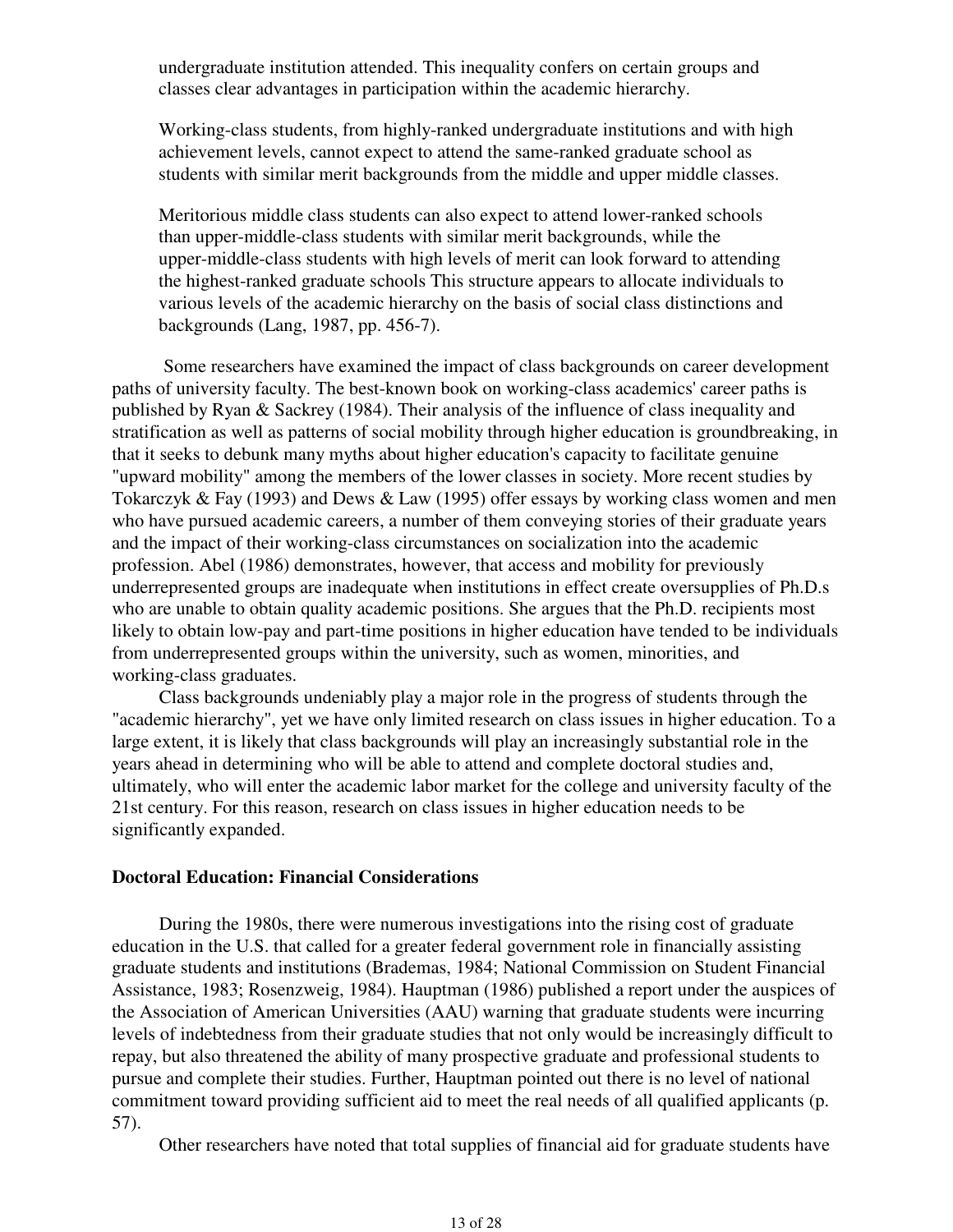been difficult to measure because of the sheer variety of sources available to students. In his proposed model for tracking the progress of doctoral students, Tinto (1993) acknowledges that the cost issue often becomes most critical for doctoral students in the later years of their studies, after institutional aid such as fellowships and assistantships have ended. Many students take more than five years to complete their doctoral dissertations, and often in the last years of study it is necessary to devote all of one's time to completing the dissertation. Yet this is often when the financial strains become the worst for doctoral students.

A key source of information on graduate students' financial aid in the U.S. is the National Postsecondary Student Aid Study (NPSAS), published periodically by the National Center for Education Statistics. In a summary of the graduate and professional student data from the 1989-90 NPSAS report, the NCES examined a host of factors including types of aid, levels of indebtedness by program of study, and changing trends in student indebtedness since 1981. For doctoral candidates, 57 percent were enrolled on a full-time basis and 59.9 percent received some form of financial aid for the 1990-91 academic year. Annual distribution of income was reported for all financially independent doctoral students, and annual expenses related to pursuit of doctoral education was reported for all students enrolled in the 1989-90 academic year. These figures appear in the next table.

 $\mathcal{L}_\mathcal{L}$  , and the set of the set of the set of the set of the set of the set of the set of the set of the set of the set of the set of the set of the set of the set of the set of the set of the set of the set of th

| DISTRIBUTION OF ANNUAL INCOME* AND AVERAGE ANNUAL EXPENSES                                   | FOR DOCTORAL STUDENTS IN U.S. UNIVERSITIES, 1989-90                                              |       |                            |                                            |                   |                         |
|----------------------------------------------------------------------------------------------|--------------------------------------------------------------------------------------------------|-------|----------------------------|--------------------------------------------|-------------------|-------------------------|
| Income:                                                                                      | ----- Percent Distribution by Annual Income ------<br>$\langle$ \$5000 9999 19,999 29,999 49,999 |       |                            | $5000 - 10,000 - 20,000 - 30,000 - 50,000$ |                   | or more                 |
| Total Students 12.5    17.1    24.0    15.6    17.9<br>Public Univ 11.3<br>Private Univ 15.0 |                                                                                                  |       | 18.0 21.9<br>$15.4$ $28.4$ | 12.9                                       | 16.9 18.5<br>16.5 | 12.8<br>13.3<br>11.8    |
| Expenses:                                                                                    |                                                                                                  |       | & FEES<br><b>EXPENSES</b>  | TOTAL TUITION FOOD & BOOKS &               | HOUSING SUPPLIES  | OTHER                   |
| All Students \$15,580 5,191<br>Public Univ 13,468<br>Private Univ 19,244                     |                                                                                                  | 8,858 |                            | 6,006 834<br>3,079 6,049<br>5,931          | 805<br>885        | 3,549<br>3,536<br>3,570 |
| * Listed only for students who are independent of their parents.                             |                                                                                                  |       |                            |                                            |                   |                         |

Source: National Center for Education Statistics, "Student Financing of Graduate and First-Professional Education", Report No. NCES 93-076, 1993.

 According to the NCES, among doctoral students, the chief source of financial aid in 1989-90 was grants, which were awarded to nearly 40 percent of doctoral students. Nearly 20 percent of doctoral students also received loans and 18.3 percent received some form of tuition waivers. The average annual aid received by part-time students was \$8,961 and among full-time doctoral students was \$13,395 for the 1990-91 year across all disciplines, with amounts awarded to students in private institutions being somewhat higher.

 $\mathcal{L}_\mathcal{L}$  , and the set of the set of the set of the set of the set of the set of the set of the set of the set of the set of the set of the set of the set of the set of the set of the set of the set of the set of th

 Preliminary results have been presented from the follow- up NPSAS study, conducted with students enrolled during the 1992-93 academic year (NPSAS: 93). They show the following: Approximately 55% of all doctoral students (150,000 net students) were receiving financial aid, with an average annual award (among both private and public university students) of \$10,800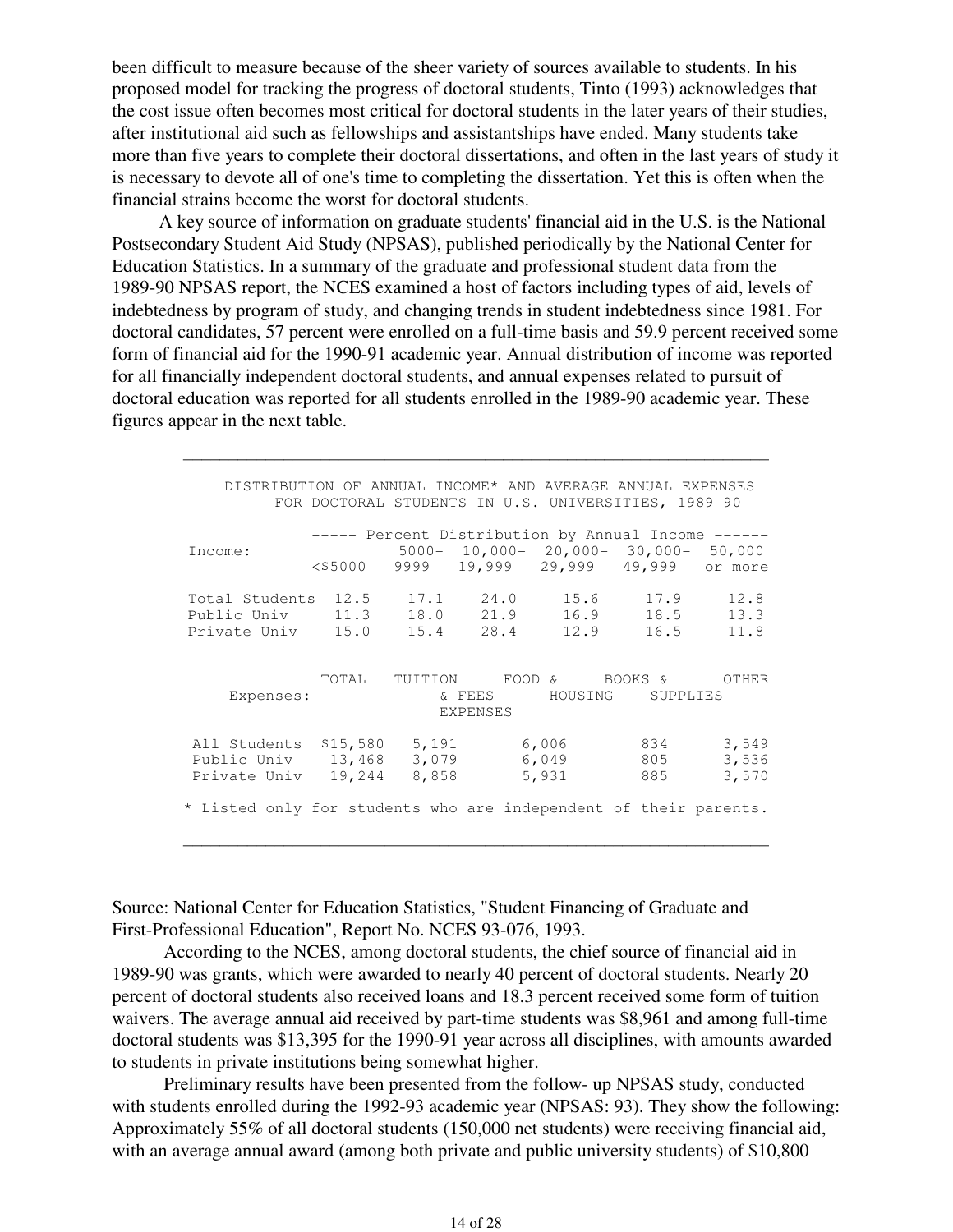(combining part-time and full-time students). Nearly 35 percent of all doctoral students received some sort of grant aid, while 16 percent received loans and 21 percent received assistantships. A summary report entitled "Financing of Graduate and Professional Education, 1992-93" is forthcoming from the National Center for Education Statistics, as well as a longitudinal study entitled "Trends in Postsecondary Student Financial Aid, 1987-93".

 One measure of students' accumulated debt burdens resulting from doctoral study is available in the annual NRC reports and displayed in the table below. Each year, the survey of doctoral recipients asks graduates to indicate (1) their principal sources of funding for their doctorates; and (2) the amounts of indebtedness they have incurred directly from their doctoral studies. The next table shows that nearly 78 percent of 1993 physical sciences doctoral recipients were funded primarily by university forms of aid, including federally-funded research assistantships, while only 12 percent of physical science graduates paid for their education principally out of personal resources. For education doctorates, these figures were essentially inverted, with most students paying principally with their own resources. Furthermore, the table shows that levels of indebtedness varied widely among different fields of study. In total, 26 percent of doctoral recipients from all fields who had debts related to their doctorates held debt loads of \$20,000 or greater, and these percentages were much higher for graduates in the social sciences. It is notable that among women across disciplines, personal funding was the most common source of financial support, while among men, university funding was the largest source.

 Much evidence shows that rising levels of indebtedness are characteristic of today's doctoral students and may be preventing some students from completing their studies due to the simple fact that, upon graduation, they are required to begin repaying their loans and educational debts (Boyd, 1993; Galloway & Hartle, 1995; Hartle, 1994). As plans for eliminating the "grace period" after graduation for loan repayment are considered in the U.S. Congress, graduate students are bracing themselves for tuition increases of 5-20 percent per year or more during the coming years.

 $\mathcal{L}_\mathcal{L}$  , and the set of the set of the set of the set of the set of the set of the set of the set of the set of the set of the set of the set of the set of the set of the set of the set of the set of the set of th

| SOURCES OF PRIMARY FINANCIAL SUPPORT AND LEVELS OF                      |                                           |                       |       |                              |               |       |
|-------------------------------------------------------------------------|-------------------------------------------|-----------------------|-------|------------------------------|---------------|-------|
| DOCTORAL-RELATED INDEBTEDNESS OF 1993 DOCTORAL RECIPIENTS               |                                           |                       |       |                              |               |       |
|                                                                         |                                           |                       |       |                              |               |       |
|                                                                         |                                           |                       |       | Phys. Life Soc.              |               |       |
| Field of Study:                                                         |                                           |                       |       | Sci. Engin. Sci. Sci. Human. |               | Educ. |
|                                                                         | Primary Support(%)                        |                       |       |                              |               |       |
| University * 77.9 69.3 56.8 41.6                                        |                                           |                       |       |                              | 50.5          | 13.9  |
| Personal                                                                | $12.1$ $14.7$ $21.4$ $47.8$ $43.3$ $79.8$ |                       |       |                              |               |       |
| Federal                                                                 | 4.5 4.9 14.4 5.0 2.2 1.1                  |                       |       |                              |               |       |
| Other                                                                   |                                           |                       |       | 5.4 11.1 7.4 5.6 3.9 5.2     |               |       |
|                                                                         |                                           |                       |       |                              |               |       |
|                                                                         |                                           | Median Level of **    |       |                              |               |       |
| Post-Doctoral Debt $$8,500$ 9,300                                       |                                           |                       | 9,800 | 14,500 10,000 10,100         |               |       |
| Percent with Debt: 42.6 38.5 50.0 61.9 55.2 38.1                        |                                           |                       |       |                              |               |       |
|                                                                         |                                           | Doctoral Debt Load(%) |       |                              |               |       |
| \$1 to \$10,000 57.5 52.9 50.9                                          |                                           |                       |       |                              | $36.5$ $49.8$ | 49.6  |
| > \$10K to \$20K      26.3     23.8    27.4    27.5    28.0             |                                           |                       |       |                              |               | 25.3  |
| $>$ \$20K to \$30K 9.0 10.8 11.1 27.5 28.0 13.5                         |                                           |                       |       |                              |               |       |
| $>$ \$30 K                                                              | 7.1 12.4 10.4                             |                       |       |                              | $19.9$ $9.1$  | 11.5  |
| $\star$<br>Includes federal aid administered through university sources |                                           |                       |       |                              |               |       |
| ** Based only on students who reported levels of doctoral debt          |                                           |                       |       |                              |               |       |

 $\mathcal{L}_\mathcal{L}$  , and the set of the set of the set of the set of the set of the set of the set of the set of the set of the set of the set of the set of the set of the set of the set of the set of the set of the set of th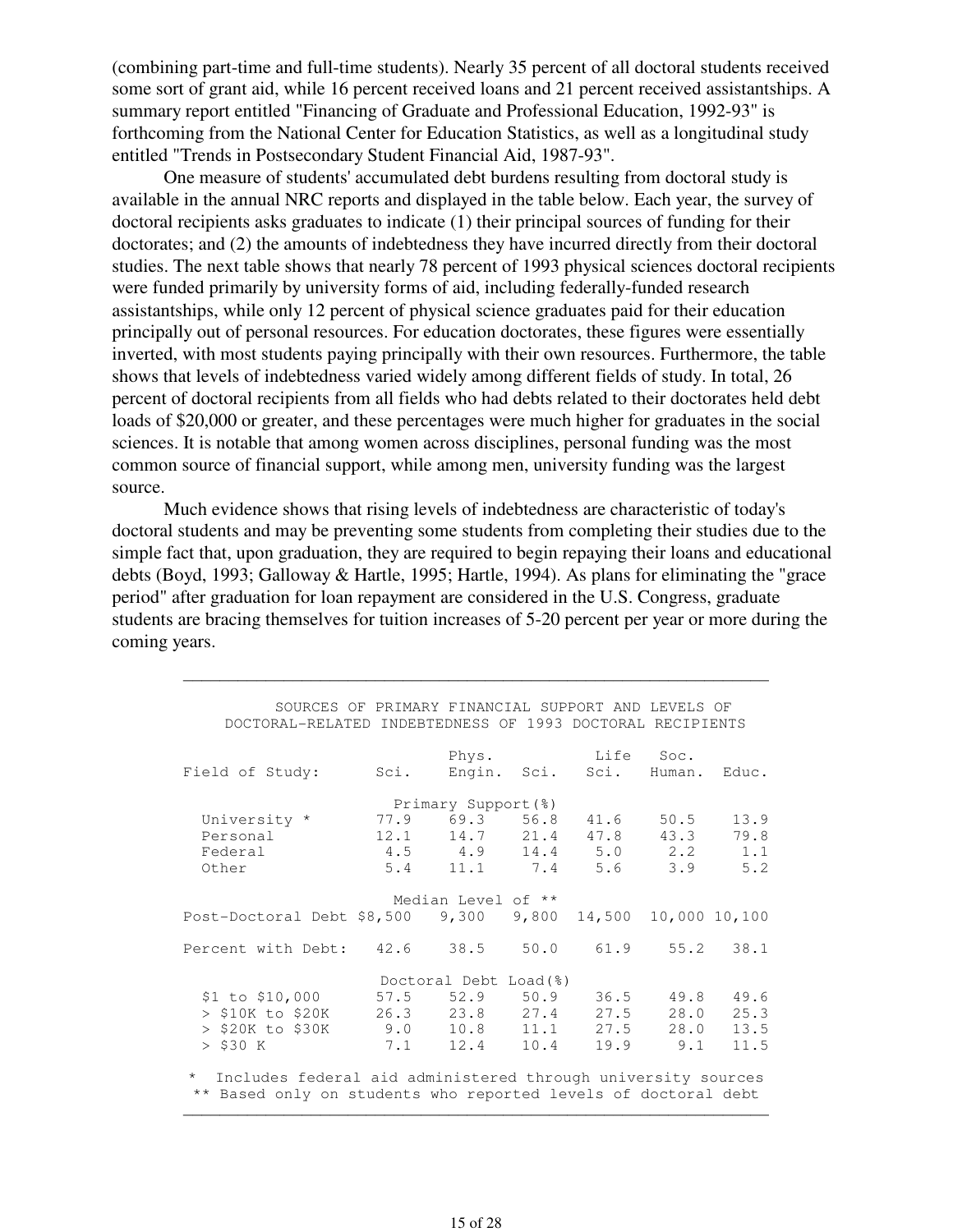Source: National Research Council, \_Summary Report 1993: Doctorate Recipients from United States Universities\_, 1995.

 Galloway and Hartle (1995) note that between 1988-89 and 1993-94, graduate tuition rose 55 percent across the U.S., but much more dramatically in states such as Massachusetts (110 percent) and California (75 percent between 1990-91 and 1992- 93). In the 1993-94 academic year, nationwide tuition in the U.S. averaged \$5766 for all institutions, \$2916 for public universities, and \$10,578 for private universities (National Center for Education Statistics, Digest of Education Statistics 1994, Table 306).

 There is reason to believe that in light of massive increases in student borrowing during the 1990s, these debt loads will dramatically increase for future doctoral recipients. While real salaries of U.S. college graduates actually fell by 2.6 percent between 1987 and 1991, the volume of student borrowing among both undergraduates and graduate/professional students jumped dramatically between 1985 and 1991. Additionally, between the fiscal years of 1992 and 1994 alone, the total amount borrowed by students jumped from \$14.7 billion nationwide to \$23.1 billion--a 57 percent increase. What is also troubling is that under current financial aid policies, graduate and professional students are able to borrow as much as \$138,000 toward their graduate studies, yet most post-graduation positions for Ph.D. recipients will offer insufficient salaries to repay large loans.

 Among graduate and professional students in the U.S., the number of loans grew by 47 percent and the amount borrowed grew by 31 percent between 1985 and 1991. Galloway & Hartle note that students enrolled in public universities are almost totally bearing the burden of debt from their education, with little assistance from parents. They express concerns that borrowing levels are growing out of proportion with students' long-term abilities to repay their loans, noting that increasing numbers of students are incurring major debt burdens from their undergraduate years that make it harder than ever to pursue graduate studies. Boyd (1993) reported a 197 percent increase in the mean level of total educational loans among samples of borrowers who were doctoral students in 1985 and 1991. For the 1991 doctoral recipients in his study, the mean level of loan repayment represented 17.59 percent of their net income levels, a dramatic increase from the 8.51 percent of net income paid by 1985 doctoral recipients toward student loans. Evidence suggests that the growth of loan debt for many doctoral recipients is rapidly outpacing ability to repay, causing serious potential for increasing numbers of students to face loan defaults.

 As serious as the cost of doctoral studies is for students, the larger society must also pay a significant price to support graduate education. The result has been increasing concern in recent years about the cost of doctoral study for taxpayers. An example comes from the state of Ohio, where the State Board of Regents moved recently to recommend placing a cap on doctoral enrollments in the state's public universities during the next two years (Chronicle of Higher Education, January 27, 1995). Citing evidence that the enrollments of doctoral students had climbed by 40 percent since 1990 in the state's public universities while overall college student enrollment growth in that state during the same period was just three percent, the Board's recommendation was reportedly in response to calls for reducing the costs to taxpayers. In Ohio, the annual cost of educating a single doctoral student in a public university is reportedly \$13,000, though estimates in some states have run much higher.

 While the Ohio policy raises questions about factors influencing supply and demand for doctoral education and doctoral recipients, the broader implication is clear: there are limits to the numbers of doctoral students a state is willing to support. And it suggests that institutions may well have become caught in a "numbers game" where doctoral students are being admitted to provide sources of ready cash for institutions which, in turn, may be less committed to sustaining the quality of doctoral studies and student outcomes than in maintaining a steady flow of tuition revenues. This raises serious questions about the adequacy of many universities' efforts to match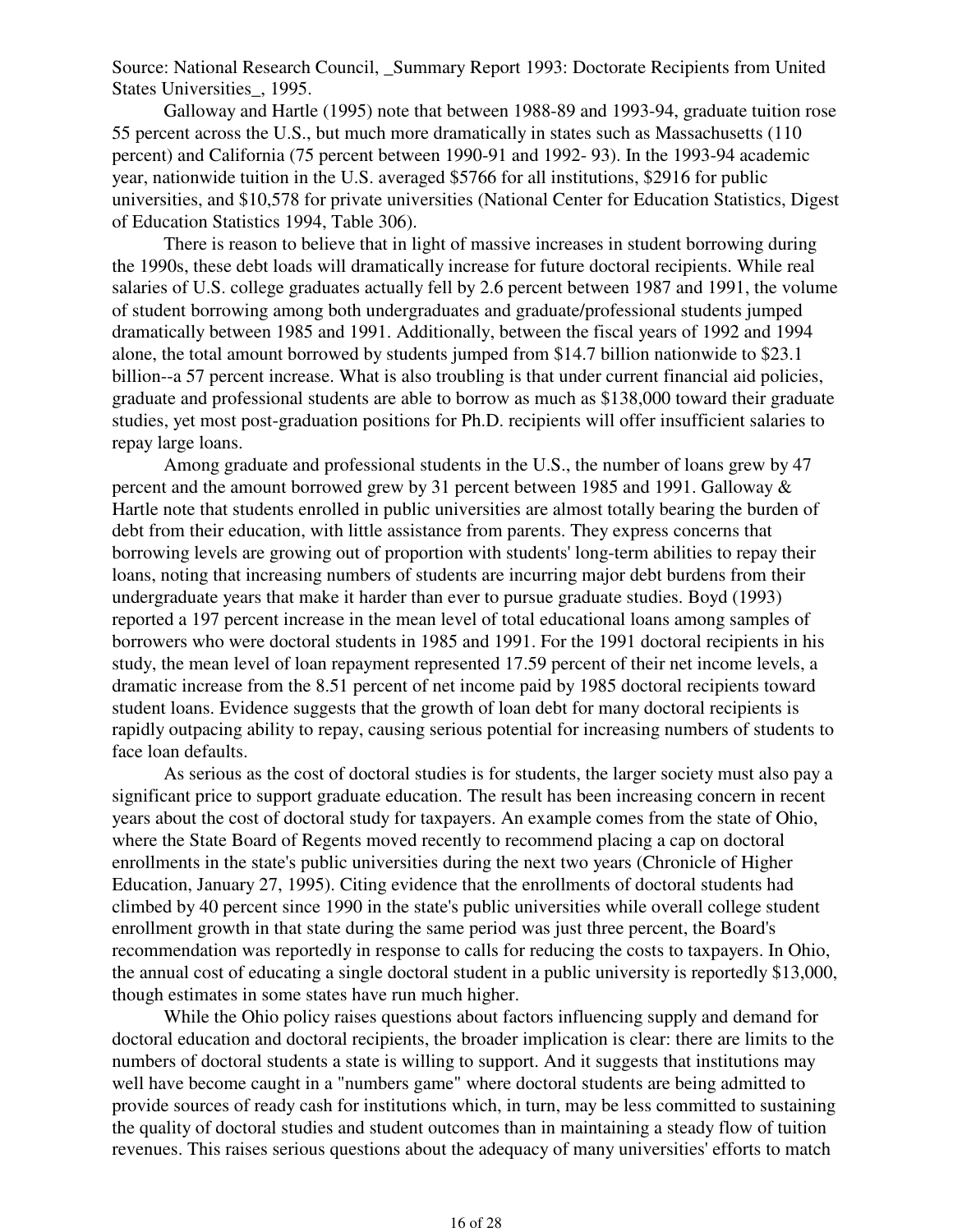the supply of doctoral program spaces to some type of realistic labor market demand (both inside and outside of academic institutions) for Ph.D. recipients.

#### **Post-Doctoral Education and Career Plans of Doctoral Recipients**

 In addition to rises in levels of indebtedness, the professional job market is also having a serious impact on graduate students' post-education plans (Magner, 1994). Since 1973, the NRC has collected data on doctoral recipients' post- doctoral plans. The highlights of its findings on students' plans are listed in the next table.

 $\mathcal{L}_\mathcal{L}$  , and the set of the set of the set of the set of the set of the set of the set of the set of the set of the set of the set of the set of the set of the set of the set of the set of the set of the set of th

| POSTDOCTORAL PLANS FOR U.S. CITIZEN DOCTORAL RECIPIENTS,                  |              |                      | 1973 TO 1993           |              |              |
|---------------------------------------------------------------------------|--------------|----------------------|------------------------|--------------|--------------|
|                                                                           |              |                      | Percent of Respondents |              |              |
|                                                                           | 1973         | 1978                 | 1983                   | 1988         | 1993         |
|                                                                           |              | Pursue Employment    | $\star$                |              |              |
| All Fields                                                                | 83.8         | 80.3                 | 79.3                   | 73.6         | 71.1         |
| Physical Sciences                                                         | 60.9         | 60.5                 | 62.0                   | 51.4         | 50.3         |
| Engineering                                                               | 87.1         | 84.8                 | 87.5                   | 80.2         | 74.8         |
| Life Sciences                                                             | 58.1         |                      | 47.4 44.8              | 39.4         | 35.9         |
| Social Sciences                                                           | 91.9         | 87.0                 | 86.3                   | 84.2         | 80.0         |
| Humanities                                                                | 96.2         | 95.2                 | 95.4                   | 93.1         | 93.1         |
| Education                                                                 | 98.0         | 97.7                 | 97.4                   | 95.6         | 97.1         |
| Prof/Other                                                                | 98.6         | 98.4                 | 97.2                   | 97.5         | 97.2         |
|                                                                           |              |                      |                        |              |              |
|                                                                           |              | Employment Sector ** |                        |              |              |
| Academe                                                                   | 64.3         | 56.4                 | 50.2                   | 49.7         | 52.5         |
|                                                                           |              | Industry/Self        |                        |              |              |
| Employed<br>Government                                                    | 11.5<br>11.6 | 15.3<br>12.5         | 19.8<br>11.1           | 20.4<br>10.8 | 18.7<br>10.0 |
|                                                                           |              | Other (Schools/      |                        |              |              |
| Non-Profits)                                                              | 12.5         | 15.9                 | 18.9                   | 19.1         | 18.8         |
|                                                                           |              |                      |                        |              |              |
| $^\star$<br>Lists proportions who chose "employment" over "study" for     |              | post-doctoral plans. |                        |              |              |
| Limited to respondents who chose "employment" in previous<br>$\star\star$ |              |                      |                        |              |              |
| question; listed in terms of all fields of doctoral                       |              |                      |                        |              |              |
|                                                                           |              | recipients.          |                        |              |              |
|                                                                           |              |                      |                        |              |              |

Source: National Research Council, Summary Report 1993: Doctorate Recipients from United States Universities\_, 1995.

What we can see from this table is that over the past 20 years, the proportions of doctoral recipients who have post- doctoral intentions of immediate employment have significantly declined in most fields of study, and the overall proportion has declined from 84 percent to just 71 percent of graduates who answered this question. The NRC reports that this question, regarding post-doctoral plans, has the highest non-response rate among its survey completers, and the proportion who did not respond in 1993 was nearly one-third, an increase over previous years (see NRC, 1995, p. 91). This increase undoubtedly reflects the uncertainty felt by many of today's doctoral recipients about their future career options.

Among respondents who did indicate plans of employment after completing the doctorate, the proportion who have chosen academe as their employment sector declined from 1973 to 1988, rising only slightly (but among a smaller response sample) in 1993. One way of interpreting these statistics is that contemporary doctoral recipients are experiencing greater uncertainty and ambivalence about their future careers. These findings suggest that academia may no longer be seen even by the students who have been successful at doctoral completion as a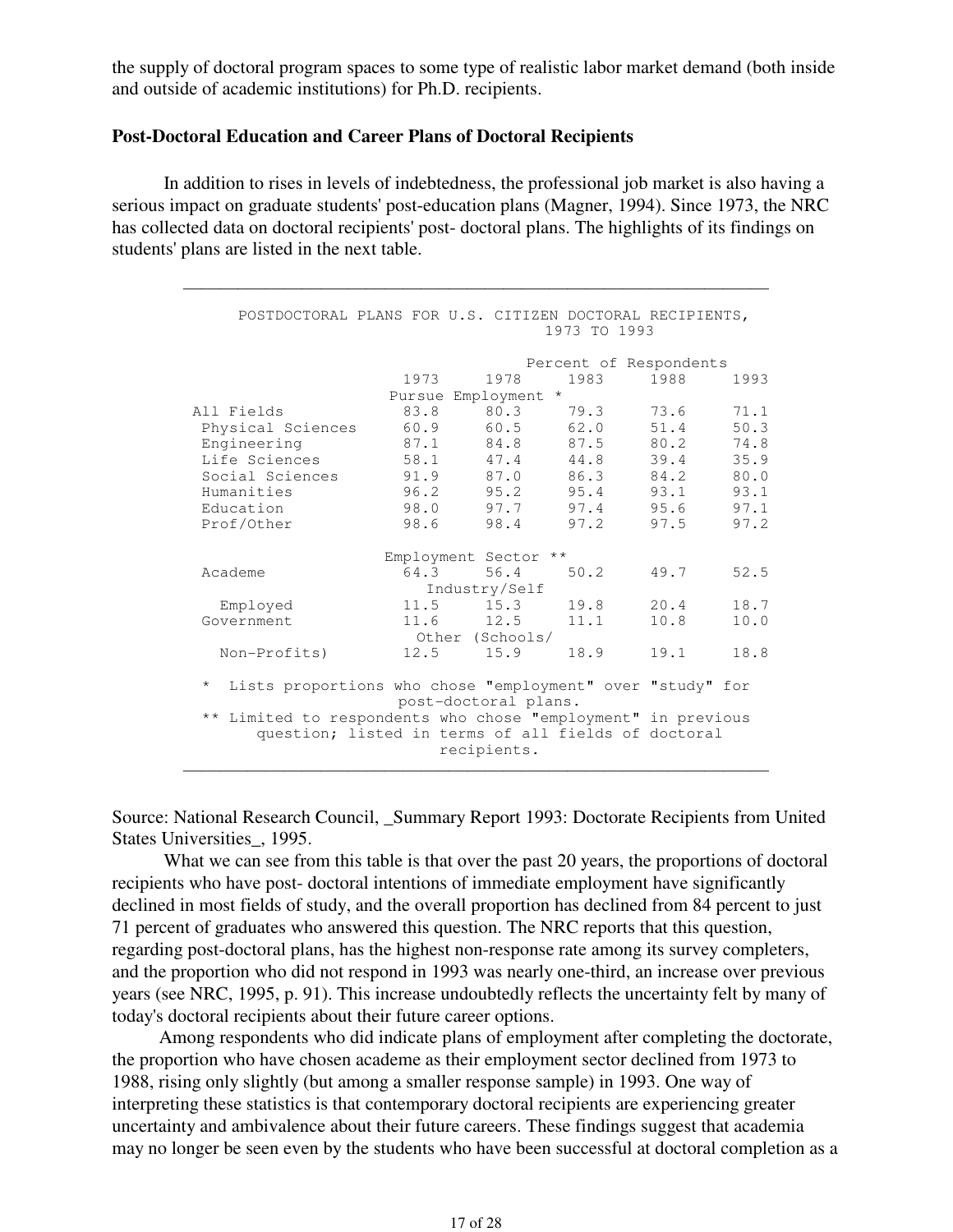dependable employment choice upon graduation. As I suggest later in this paper, this finding may be related to the increasingly competitive environment inside many doctoral programs and academic departments.

#### **Comparative Trends of Doctoral Students in Canadian Universities**

 In Canada, statistical reports on graduate studies in 55 Canadian universities are produced by the Canadian Association for Graduate Studies (CAGS-1994). Some advantages exist in the Canadian data report in that it displays enrollment trend information disaggregated by type of program (master's or doctorate). Because of the overly high levels of dropout prior to degree completion, enrollment data for graduate students provides a more representative look at the true number of individuals pursuing graduate degrees in Canada. By comparison, the NRC reports are limited to doctoral recipients and the Council of Graduate Schools report (1993) does not disaggregate enrollment data on the basis of Master's versus doctorate- seeking students.

 Examining the detailed data sets presented in the 1994 CAGS report, one sees that enrollment growth in Canadian doctoral programs essentially doubled between 1973 and 1993. The figures, based on gender, were as follows:

 $\mathcal{L}_\mathcal{L}$  , and the set of the set of the set of the set of the set of the set of the set of the set of the set of the set of the set of the set of the set of the set of the set of the set of the set of the set of th

|            |  |        | CHANGES IN DOCTORAL ENROLLMENTS IN CANADIAN UNIVERSITIES, |        | 1973 TO 1993 |        |
|------------|--|--------|-----------------------------------------------------------|--------|--------------|--------|
| Year:      |  | 1973   | 1978                                                      | 1983   | 1988         | 1993   |
| Males      |  | 10,469 | 9,396                                                     | 10,295 | 12,783       | 16,239 |
| % of Total |  | 77.6   | 72.5                                                      | 67.3   | 64.7         | 62.3   |
| Females    |  | 2,895  | 3,559                                                     | 5,000  | 6,976        | 9,842  |
| % of Total |  | 22.4   | 27.5                                                      | 32.7   | 35.3         | 37.7   |
| Students   |  | 13,364 | Total<br>12,955                                           | 15,295 | 19,759       | 26,081 |

Source: Canadian Association for Graduate Studies, Statistical Report 1994.

This table demonstrates that, as in U.S. universities, women's enrollments at the doctoral level have grown in the past twenty years, reaching nearly 38 percent of all doctoral enrollments (regardless of field) by 1993-94.

 Exploring the actual awarding of doctorates in Canadian universities during 1993-94 turns up the following information based on broad fields of study:

 $\mathcal{L}_\mathcal{L}$  , and the set of the set of the set of the set of the set of the set of the set of the set of the set of the set of the set of the set of the set of the set of the set of the set of the set of the set of th

|            | TOTAL DOCTORATES AWARDED BY CANADIAN UNIVERSITIES, 1993-94 |  |  | BY BROAD FIELD OF STUDY |     |  |
|------------|------------------------------------------------------------|--|--|-------------------------|-----|--|
| Field:     |                                                            |  |  | Doctorates              |     |  |
| Humanities |                                                            |  |  |                         | 403 |  |
|            | Social Sciences (including Education)                      |  |  |                         | 967 |  |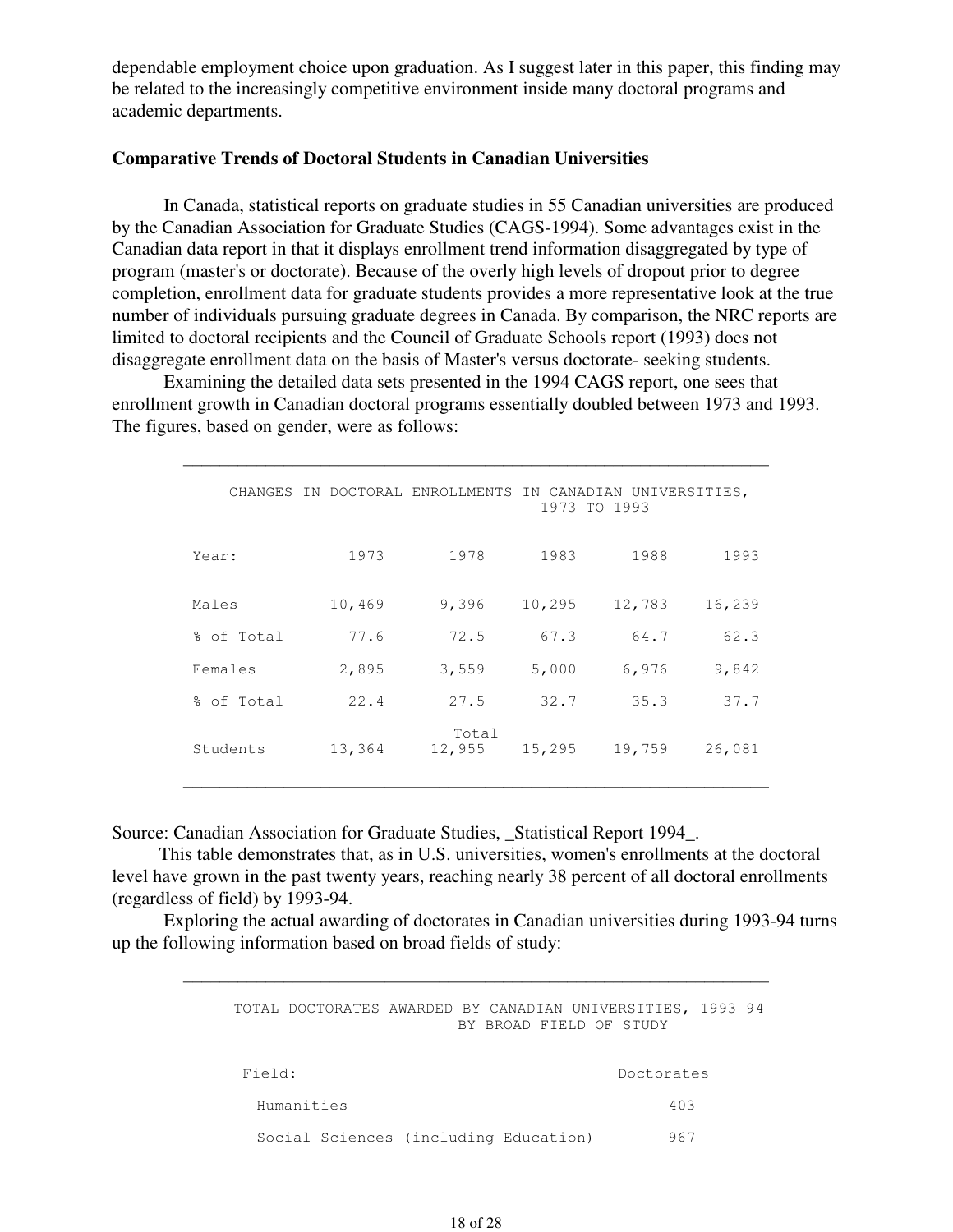| Natural and Applied Sciences | 1,148 |
|------------------------------|-------|
| Life Sciences                | 816   |
| TOTAL DOCTORATES AWARDED     | 3,334 |

Source: Canadian Association for Graduate Studies, \_Statistical Report 1994\_.

 One particularly valuable data source in the CAGS report for 1994 is a tracking study of the cohort of graduate students who entered Canadian universities in 1986. Although only 30 of the 55 member institutions supplied data for this portion of the study, the information is highly beneficial to policy researchers interested in measuring the rates of retention, degree completion, time to degree, and rates of withdrawal of doctoral students. The table below displays selected data on degree progress among the 1986 entering class of doctoral students:

 $\mathcal{L}_\mathcal{L}$  , and the set of the set of the set of the set of the set of the set of the set of the set of the set of the set of the set of the set of the set of the set of the set of the set of the set of the set of th

| PROGRESS OF ENTERING COHORT OF DOCTORAL STUDENTS IN CANADIAN<br>UNIVERSITIES, 1986 TO 1994 *  |                    |                                |                  |                          |
|-----------------------------------------------------------------------------------------------|--------------------|--------------------------------|------------------|--------------------------|
| Field:                                                                                        |                    | Human Soc Sci Nat Sci Life Sci |                  |                          |
|                                                                                               |                    | Students Entering '86          |                  |                          |
| Males (Full-time)<br>Females (Full-time) 167<br>Total (Full-time)                             | 337                | 170 229<br>319<br>548          | 449<br>68<br>517 | 313<br>143<br>456        |
|                                                                                               | % Completed by '94 |                                |                  |                          |
| Males (Full-time)<br>Females (Full-time) 44.9 50.8<br>Total (Full-time)                       |                    | 47.6 33.6<br>46.3 43.6 72.9    | 73.7<br>67.6     | 73.5<br>70.6<br>72.6     |
|                                                                                               | % Withdrawn by '94 |                                |                  |                          |
| Males (Full-time)<br>Females (Full-time)<br>Total (Full-time)                                 | 41.3<br>41.2       | 41.2 52.8<br>35.7<br>42.9      | 32.4<br>24.2     | 22.9 8.9<br>21.7<br>12.9 |
|                                                                                               |                    | Mean Time to Degree (Months)   |                  |                          |
| Males (Full-time)<br>Females (Full-time)<br>Total (Full-time)                                 | 64.9<br>63.0       | 59.5 57.6 53.0<br>61.2<br>60.1 | 56.1<br>54.2     | 52.9<br>57.7<br>55.9     |
| * Note: Data are based on responses from only 30 of the 55<br>institution members of the CAGS |                    |                                |                  |                          |

Source: Canadian Association for Graduate Studies, \_Statistical Report 1994\_.

 The data in the table above demonstrate significant differences in doctoral degree completion rates and dropout rates on the basis of broad field of study. Students in the natural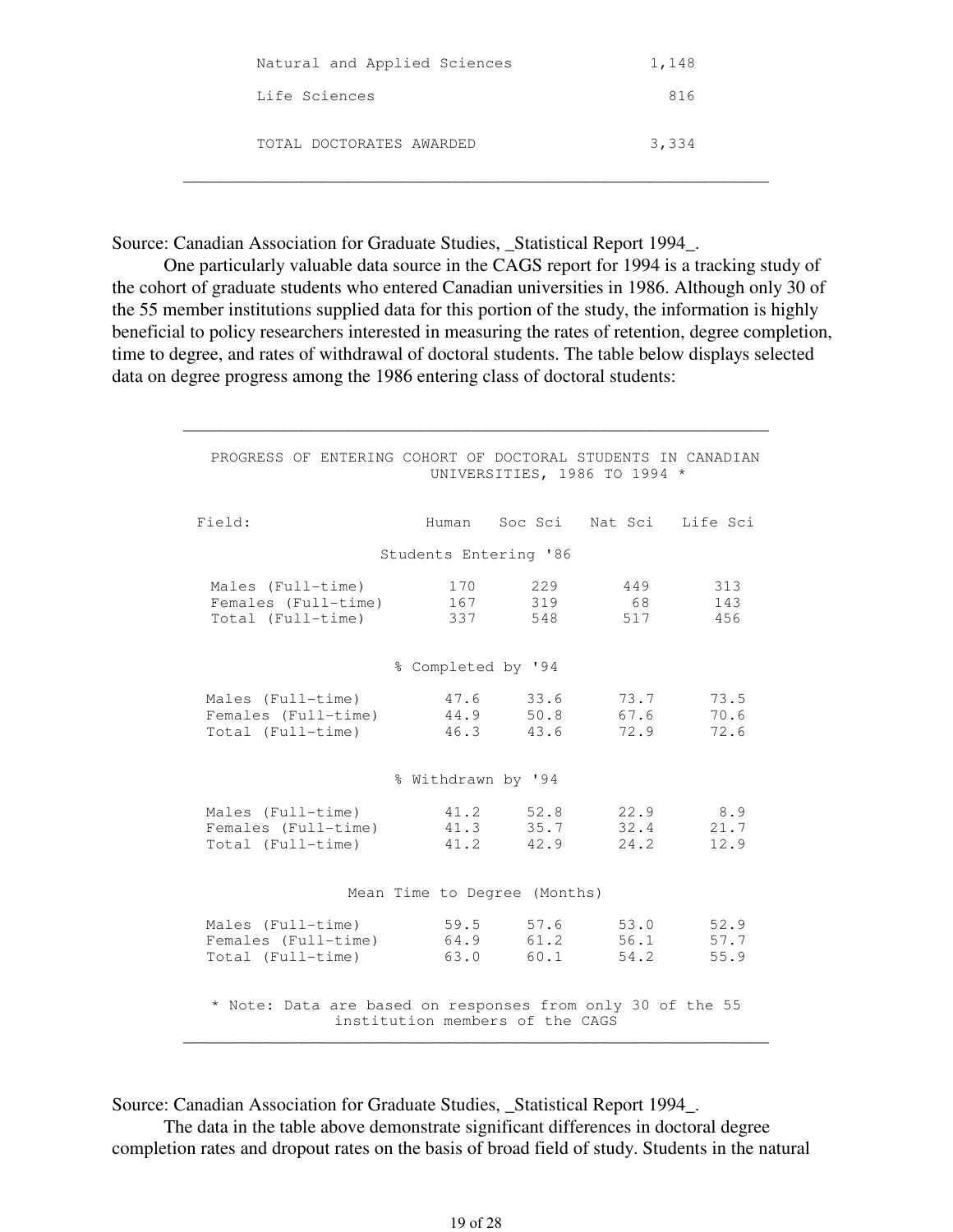and life sciences--both men and women--have higher rates of completion and lower rates of withdrawal (non-completion) within the span of 8 years during which this tracking study was conducted. Overall, females' rates of withdrawal are somewhat higher (except in the field of social sciences) than are males', and women typically require 3 to 5 more months than males (on average) to complete their doctoral program requirements.

 Holdaway (1994) points out that no publication with a national focus exists in Canada that synthesizes graduate student statistics along with policies, opinions, and discussions of critical issues facing graduate studies. Cude (1991) notes a serious lack of solid, dependable statistics on doctoral education across the nation, and urges institutions to make more efforts at gathering and maintaining data on the progress and dropout of graduate students. Currently, the most beneficial report currently available is published by the Ontario Council on Graduate Studies (1991): Doctoral Graduation Rates in Ontario Universities: A Discussion Paper.

 This paper has presented a wide range of research studies on the status of doctoral education and student trends in U.S. and Canadian universities. However, statistics are less effective in describing the experiences of individual students who pursue the doctorate. In "Surviving the Doctoral Years: Critical Perspectives", I provide preliminary results from my own survey of doctoral students and draw some important implications for the future.

## **Notes**

- 1. I wish to thank Lori Thurgood, Doctorate Records Project at the National Research Council, Washington, D.C. for her assistance in collecting the data for this section.
- 2. Telephone conversation with Judy Tluczek, April 3, 1995.
- 3. Author's interview with Vincent Tinto, May, 1994.
- An earlier version of this paper was presented at the Annual Meeting of the American 4. Educational Research Association, San Francisco, California, April 18-22, 1995.
- 5. Acknowledgments: I would like to thank the following people for sharing information and ideas that assisted in the development of this article:
	- Mr. Kevin Boyer National Association of Graduate and Professional Students Dr. Mary Frank Fox
		- Georgia Institute of Technology
	- Dr. Fred Galloway American Council on Education
	- Mr. Peter Syverson Council of Graduate Schools
	- Ms. Lori Thurgood Doctorate Records Project, National Research Council
	- Dr. Vincent Tinto Syracuse University

## **REFERENCES**

Acker, S. (1977). Sex differences in graduate student ambition: Do men publish while women perish? Sex Roles, 3, 285-299.

American Council on Education. (1995). Thirteenth annual status report, 1995: Minorities in higher education. Office of Minorities in Higher Education: American Council on Education.

Astin, H. S. (1969). The woman doctorate in America: Origins, career, and family. New York,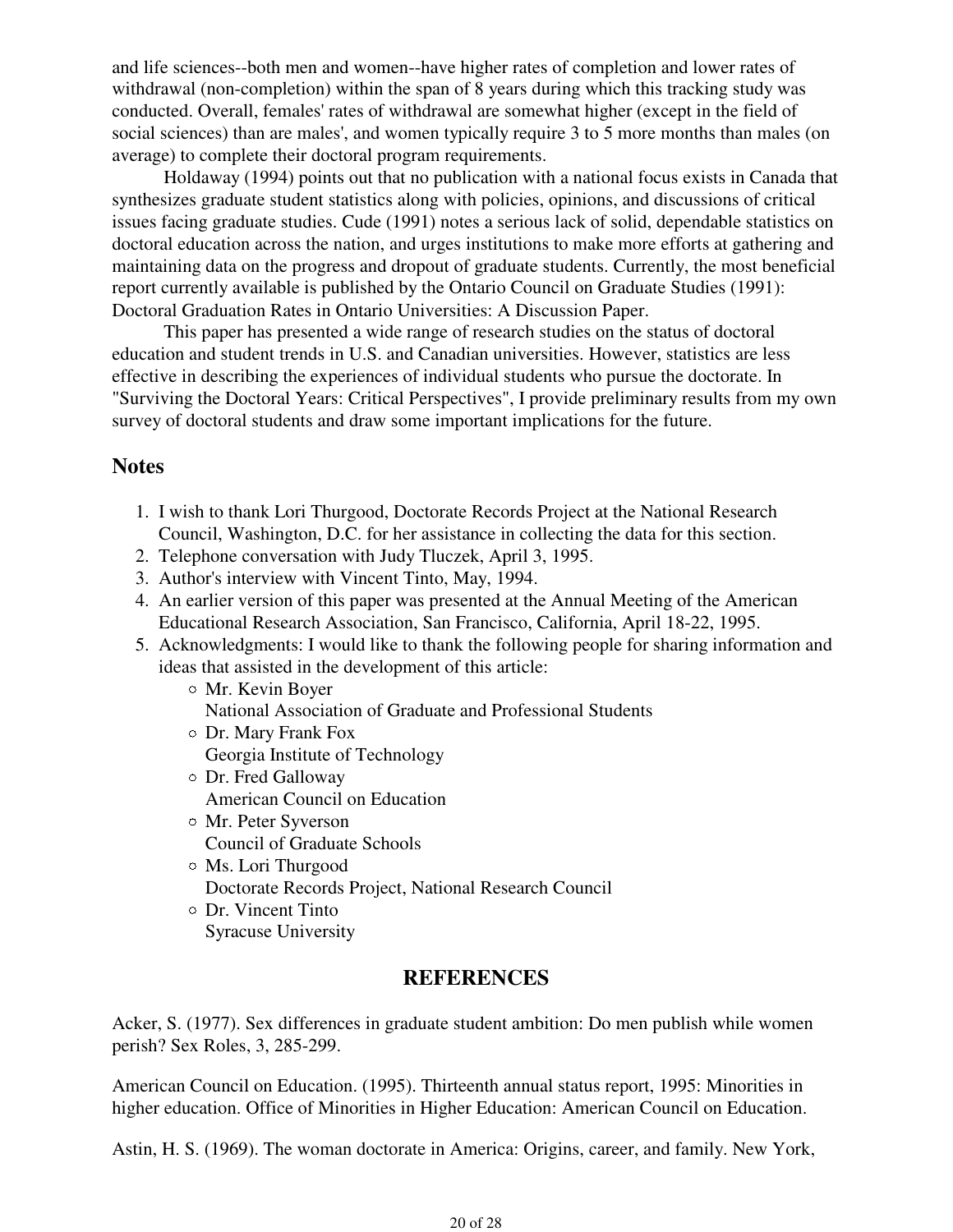NY: Russell Sage Foundation.

Baird, L. (ed.). (1993). Increasing graduate student retention and degree attainment. New Directions for Institutional Research No. 80. San Francisco, CA: Jossey-Bass.

Baird, L. (1990). Disciplines and doctorates: The relationships between program characteristics and the duration of doctoral study. Research in Higher Education, 31, 369-385.

Baird, L. (1990). The melancholy of anatomy: The personal and professional development of graduate and professional school students. In J. C. Smart (ed.), Higher education: Handbook of theory and research, Vol. vi. New York: Agathon Press, pp. 361- 392.

Berg, H. M., & Ferber, M. A. (1983). Men and women graduate students: Who succeeds and why? Journal of Higher Education, 54, 629-648.

Bledstein, B. J. (1978). The culture of professionalism: The middle class and the development of higher education in America. New York, NY: Norton.

Bowen, W. G., & Sosa, J. A. (1989). Prospects for faculty in the arts and sciences. Princeton, NJ: Princeton University Press.

Bowen, W. G., & Rudenstine, N. L. (1992). In pursuit of the Ph.D. Princeton, NJ: Princeton University Press.

Boyd, J. D. (1994). The characteristics of student borrowers in repayment and the impact of educational debt: Summary report. American Council on Education.

Brademas, J. (1984). Graduate education: Signs of trouble and erosion. Change, 8-11.

Braun, R. (1990). The downside of mentoring. In L. B. Welch (ed.), Women in higher education: Changes and challenges. New York, NY: Praeger, pp. 191-198.

Brazziel, W. F. (1992). Older students and doctoral production. Review of Higher Education, 15, 449-462.

Brodie, J. M. (1995, January/February). What ever happened to the job boom? Academe, 12-15.

Brown, S. V., Clewell, B. C., Ekstrom, R. B., Goertz, M. E., & Powers, D. E. (1994). Research agenda for the Graduate Record Examinations Board minority graduate education project: An update. Princeton: Educational Testing Service.

Burke, D. L. (1995). Plus ca change: An academic workforce in transition. Academe, 7-11.

Canadian Association for Graduate Studies. (1994). Statistical report, 1994. (Prepared by C. Sharpe, Memorial University of Newfoundland). St. John's, NF: Canadian Association of Graduate Schools.

Chilly Editorial Collective. (1995). Breaking anonymity: The chilly climate for women faculty. Waterloo, ON: Wilfrid Laurier University Press.

Chronicle of Higher Education. (1995, January 27). Ohio may cap enrollment in public colleges' Ph.D. programs. A30.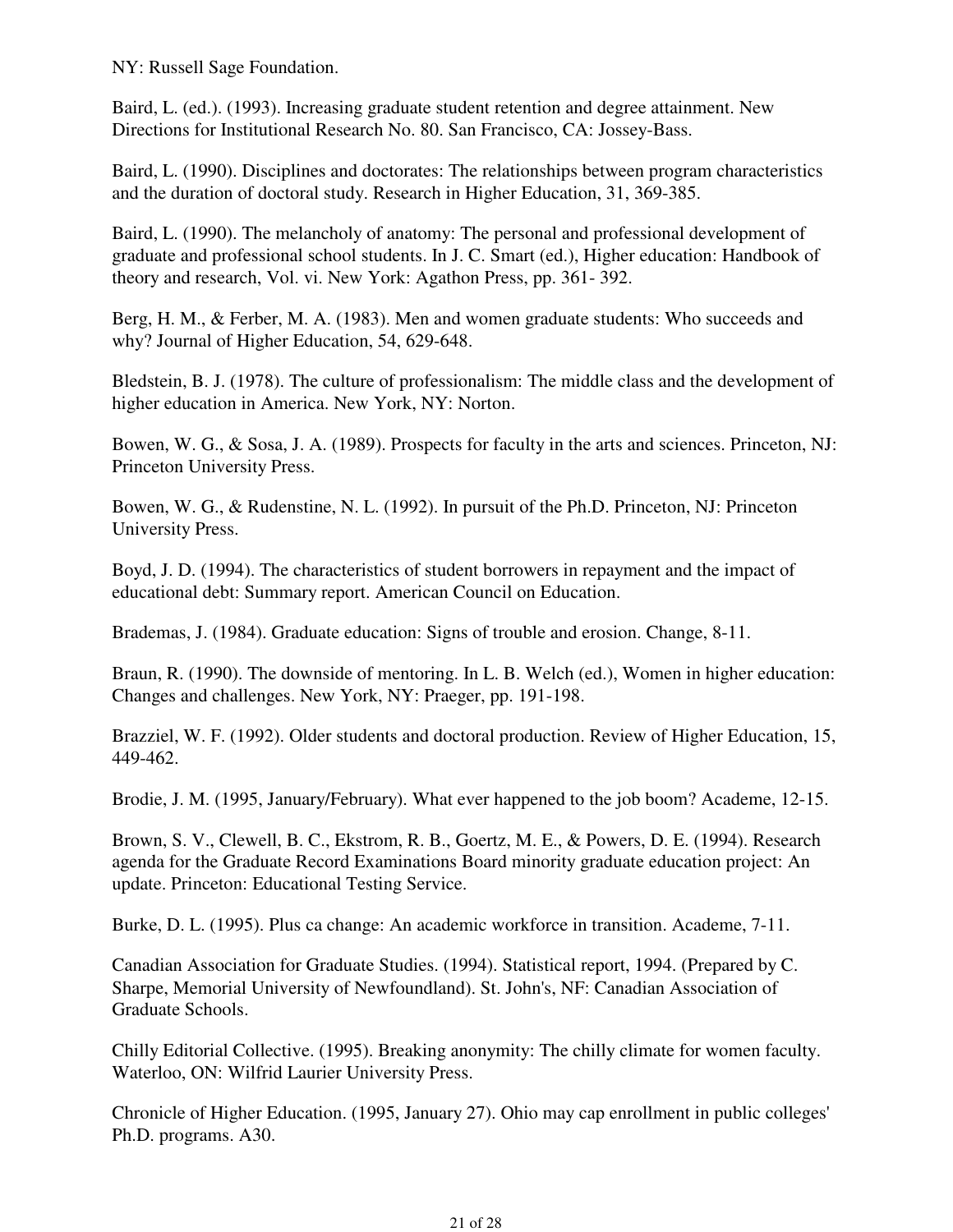Chronicle of Higher Education. (1995, January 13). What the Republican takeover may mean for higher education. A24-27.

Clark, S. M., & Corcoran, M. (1986). Perspectives on the professional socialization of women: A case of accumulative disadvantage? Journal of Higher Education, 57, 20-43.

Council of Graduate Schools. (1994). Graduate enrollment and degrees: 1986 to 1992. Washington, D.C.: Council of Graduate Schools.

Council of Ontario Universities. (1991). Doctoral graduation rates in Ontario universities: A discussion paper. Ottawa: Council of Ontario Universities.

Cude, W. (1988). The Ph.D. trap. West Bay, N.S.: Medicine Label Press.

Cude, W. (1991). Editorial: The need for improved doctoral program statistics. Canadian Journal of Higher Education, 21, 1- 12.

D'Arms, J. H. (1994, July/August). Pursuing--and getting--the Ph.D.: Another look at how to improve the process. Change, 52- 53.

Dagg, A. I., & Thompson, P. J. (1988). MisEducation: Women & Canadian universities. Toronto, ON: Ontario Institute for Studies in Education.

Dews, C. L. B., & Law, C. L. (1995). This fine place so far from home: Academics from the working class. Philadelphia, PA: Temple University Press.

Dunlap, D. (1995). Out of training, into the fire: New women faculty reflect on graduate education and socialization. Paper presented at the annual meeting of the American Educational Research Association, San Francisco, CA, April 18-22, 1995.

Ehrenreich, B. (1989). Fear of falling: The inner life of the middle class. New York, NY: Pantheon Books.

Galloway, F. J., & Hartle, T. W. (1995). Student borrowing: How much is too much? Unpublished report, American Council on Education.

Gillingham, L., Seneca, J. J., & Taussig, M. K. (1991). The determinants of progress to the doctoral degree. Research in Higher Education, 32, 449-468.

Girves, J. E., & Wemmerus, V. (1988). Developing models of graduate student degree progress. Journal of Higher Education, 59, 163-189.

Golde, C. M. (1994). Student descriptions of the doctoral attrition process. Paper presented at the annual conference of the Association for the Study of Higher Education, Tucson, AZ, November 10-13, 1994.

Grusky, D. B. (ed.) (1994). Social stratification: Class, race, and gender in sociological perspective. Boulder, CO: Westview Press.

Hall, R. M., & Sandler, B. R. (1982). The classroom climate: A chilly one for women? Project on the Status and Education of Women, Association of American Colleges.

Hanson, T. L. (1992). The abd phenomenon: The "at-risk" population in higher education and the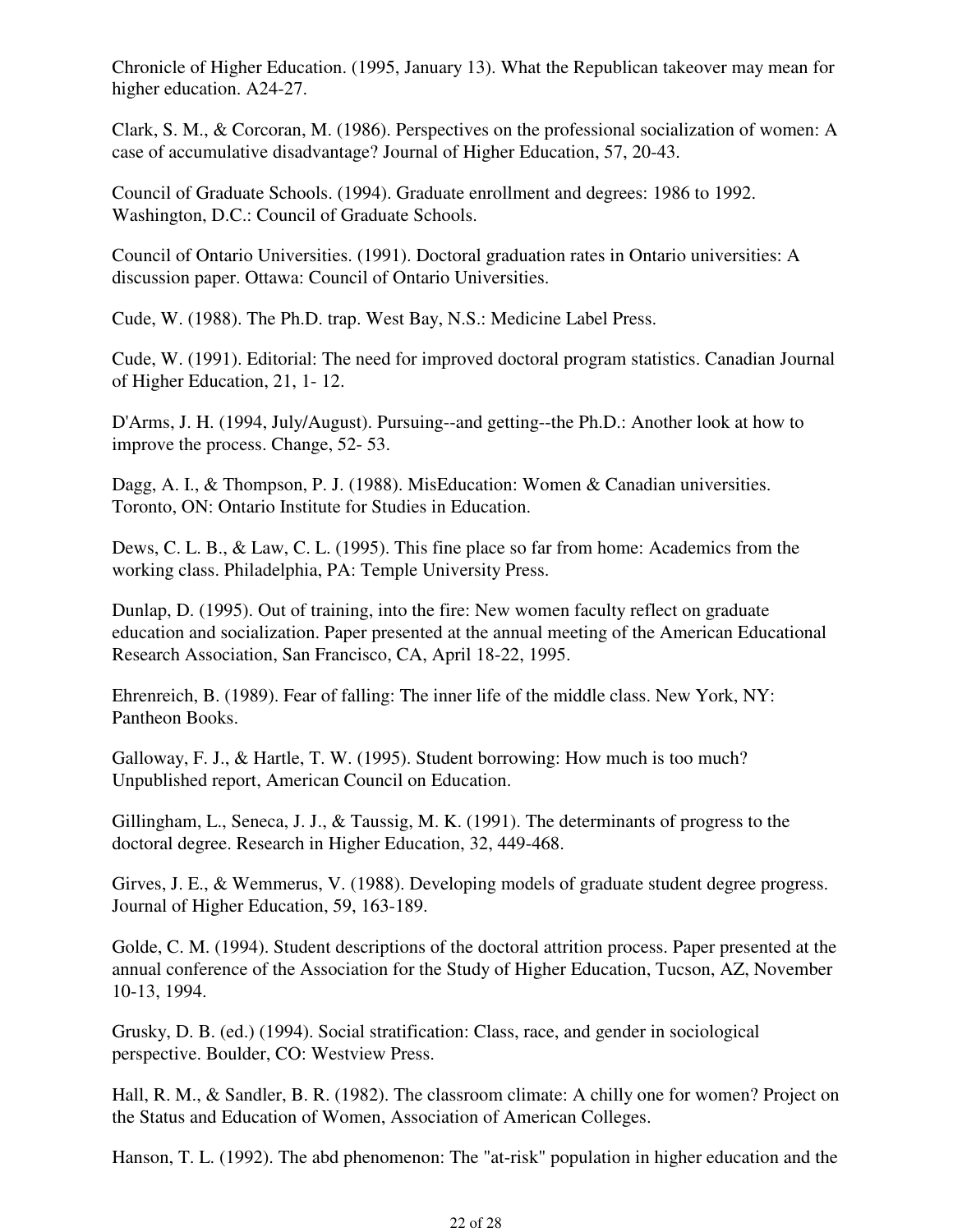discipline of communication. Paper presented at the annual meeting of the Speech Communication Association, Chicago, IL, October 29- November 1, 1992. ERIC Document Reproduction Service ED351 732.

Hartle, T. W. (1994, November 9). How people pay for college: A dramatic shift. Chronicle of Higher Education, 41, A52.

Hauptman, A. (1986). Students in graduate and professional education: What we know and need to know. Washington, D.C.: Association of American Universities.

Hawley, P. (1993). Being bright is not enough: The unwritten rules of doctoral study. Springfield, IL: Charles C. Thomas.

Heinrich, K. T. (1991). Loving partnerships: Dealing with sexual attraction and power in doctoral advisement relationships. Journal of Higher Education, 62, 514-538.

Hill, S. T. (1994). African-American recipients of the doctorate degree from United States universities. Paper presented at the Association for the Study of Afro-American Life and History Conference, Atlanta, GA, October 14, 1994.

Hite, L. M. (1985). Female doctoral students: Their perceptions and concerns. Journal of College Student Personnel, 26, 18-22.

Holdaway, E. A. (1994). Organization and administration of graduate studies in Canadian universities. Canadian Journal of Higher Education, 24, 1-29.

Holmstrom, E. I., & Holmstrom, R. W., (1974). The plight of the woman doctoral student. American Educational Research Journal, 11, 1-17.

Horwitz, T. (1994, February 15). Class struggle: Young professors find life in academia isn't what it used to be. Wall Street Journal, p. 1.

Isaac, P. D., Quinlan, S. V., & Walker, M. M. (1992). Faculty perceptions of the doctoral dissertation. Journal of Higher Education, 63, 241-268.

Jacks, P., Chubin, D. E., Porter, A. L., & Connolly, T. (1983). The abcs of abds: A study of incomplete doctorates. Improving College and University Teaching, 31, 74-81.

Kallio, R. (1995). Factors influencing the college choice decisions of graduate students. Research in Higher Education, 36, 109-124.

Karen, D. (1991). The politics of class, race, and gender: Access to higher education in the United States, 1960-86." American Journal of Education, 208-237.

Kerlin, S. P. (1992). The fiscal crisis of the American public research university and its impact on faculty: A case study of factors influencing recruitment and retention of academic personnel. Unpublished doctoral dissertation, University of Oregon.

Kerlin, S. P. (1993). Conducting institutional research about multicultural issues on campus: It's more than black and white. Paper presented at the Annual Forum of the Association for Institutional Research, Chicago, IL, May 1993.

Kerlin, S. P., & Dunlap, D. (1993). For richer, for poorer: Faculty morale in periods of austerity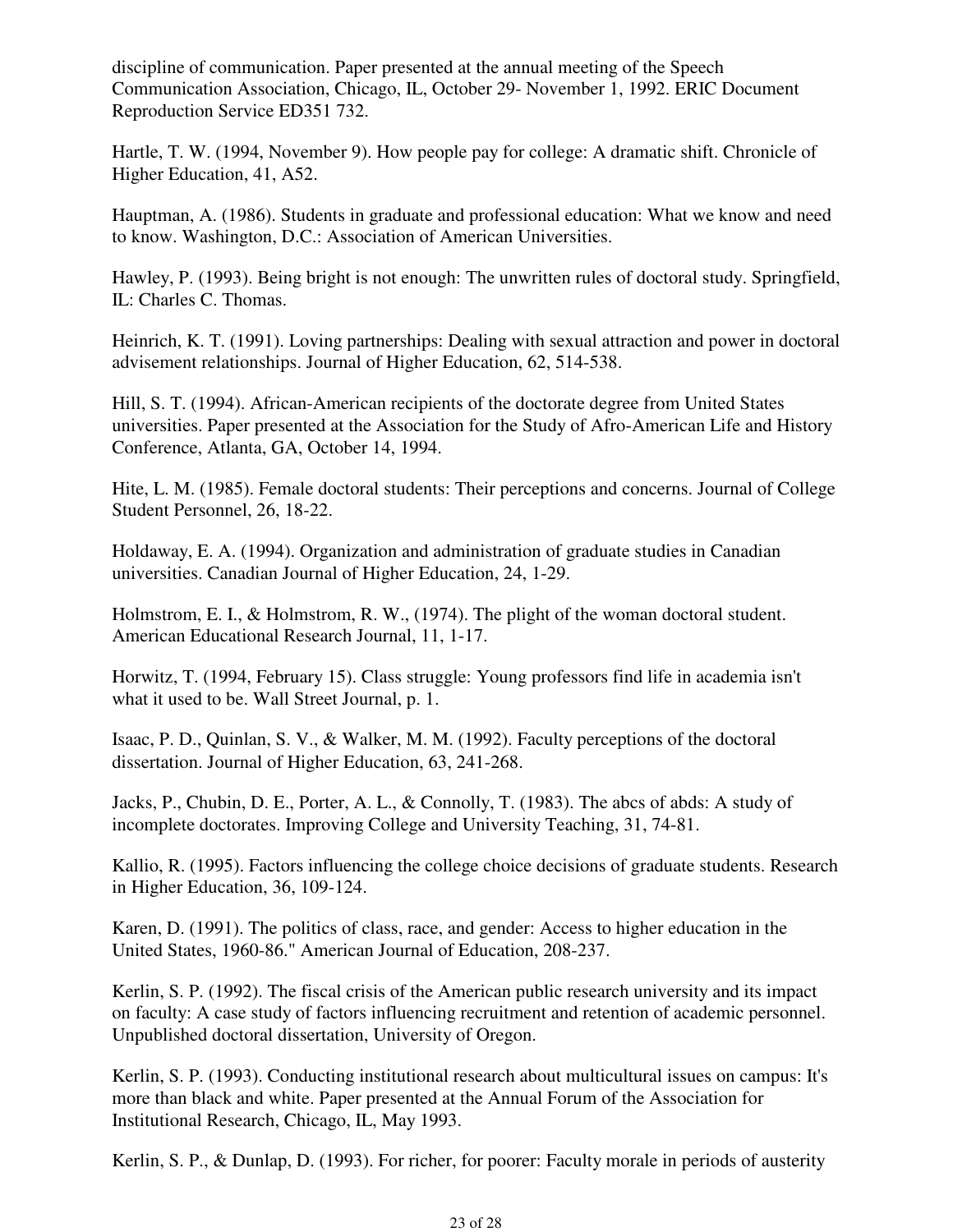and retrenchment. Journal of Higher Education, 63, 348-377.

Kerlin, S. P., & Smith, B. (1994). Electrifying stories: Virtual research communities in graduate education. Paper presented at the annual conference of the Pacific Northwest Association for Institutional Research and Planning, Portland, Oregon, October 1994.

Lang, D. (1984). Education, stratification, and the academic Hierarchy. Research in Higher Education, 21, 329-352.

Lang, D. (1987). Equality, prestige, and controlled mobility in the academic hierarchy. American Journal of Education, 441-467.

Lewis, L. S., & Altbach, P. G. (1994, January/February). The true crisis on campus: A report on American faculty. Academe, 24-26.

Lipschutz, S. S. (1993). Enhancing success in doctoral education: From policy to practice. In L. Baird (ed.), Increasing graduate student retention and degree attainment. New Directions for Institutional Research No. 80, pp. 69-80.

Magner, D. K. (1994, April 27). Job market blues: Instead of the anticipated demand, new Ph.D.'s are finding few openings. Chronicle of Higher Education, 40, A17-20.

Magner, D. K. (1995, September 22). Doctoral judgments: A sweeping national study assesses the quality of research programs in 41 fields. Chronicle of Higher Education, 42, A20- 33.

Malaney, G. D. (1988). Graduate education as an area of research in the field of higher education. In J. C. Smart (ed.), Higher education: Handbook of theory and research, Vol. iv, 397-454.

McCloskey, D. N. (1994, January/February). In pursuit of the Ph.D.: A bible for graduate deans or an 'apocryphal scandal'? Change, 46-51.

McKeown, B., MacDonnell, A., & Bowman, C. (1993). The point of view of the student in attrition research. Canadian Journal of Higher Education, 23, 65-85.

Moore, R. W. (1985). Winning the Ph.D. game. New York, NY: Dodd, Mead, & Company.

Morris, R. E. (1989). Sexual harassment among women graduate students: Measures and predictors of the chilly climate. Unpublished master's thesis, Department of Sociology, University of Western Ontario.

National Center for Education Statistics. (1993). Student financing of graduate and first-professional education. Report NCES 93-076. Washington, D.C.: U.S. Department of Education, Office of Educational Research and Improvement.

National Center for Education Statistics. (1995). Digest of education statistics, 1994. Report NCES 94-115. Washington, D.C.: U.S. Department of Education, Office of Educational Research and Improvement.

National Center for Education Statistics. (1995). Projections of education statistics to 2005. Report NCES 95-169. Washington, D.C.: U.S. Department of Education, Office of Educational Research and Improvement.

National Commission on Student Financial Assistance. (1983). Signs of trouble and erosion: A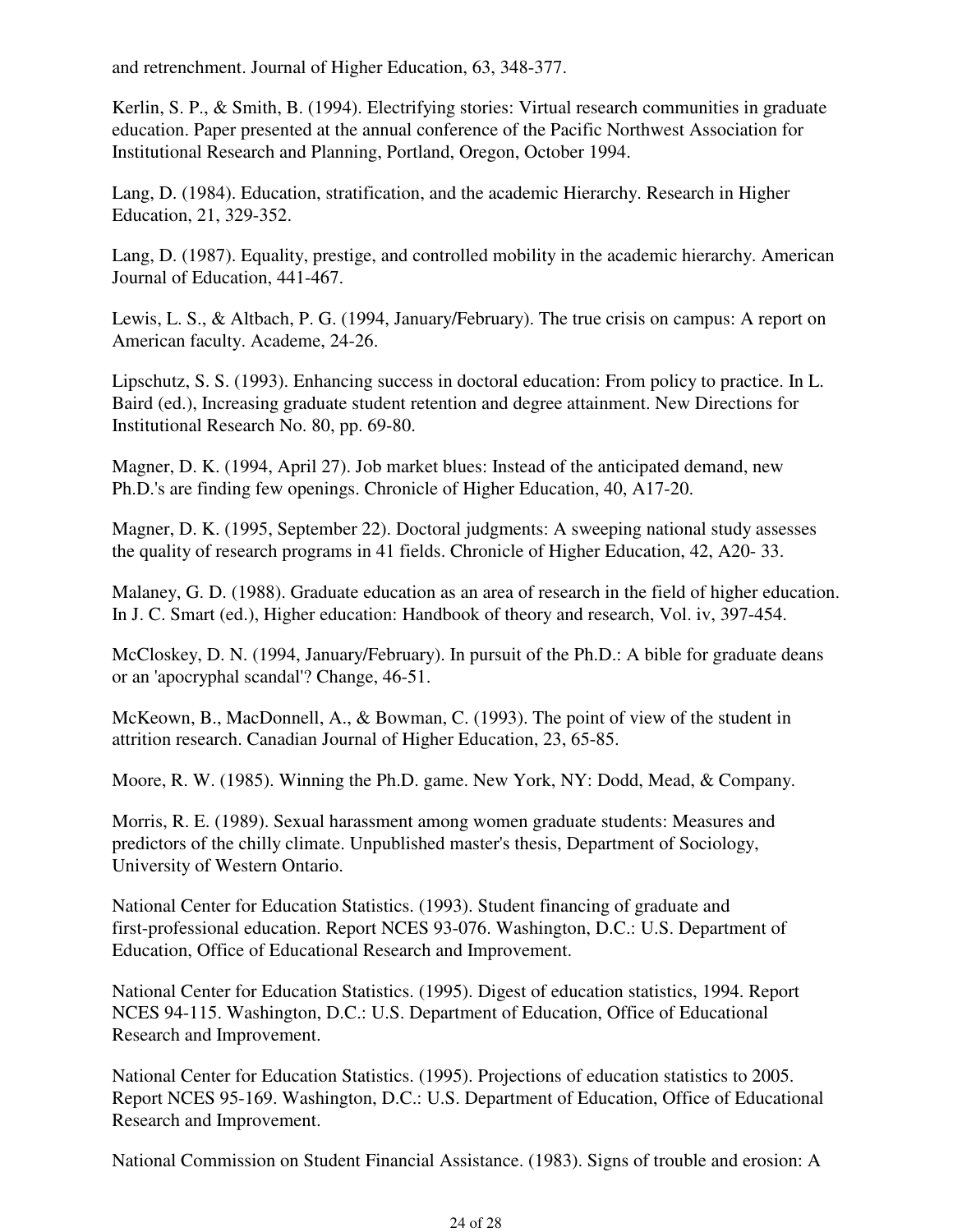report on graduate education in America. New York: Reprinted by Office of the President, New York University.

National Postsecondary Student Aid Study. (1995). NPSAS: 93. U.S. Department of Education, National Center for Education Statistics.

National Research Council. (1989). Summary report 1987: Doctorate recipients from United States universities. Washington, D.C.: National Academy Press.

National Research Council. (1989). Summary report 1988: Doctorate recipients from United States universities. Washington, D.C.: National Academy Press.

National Research Council. (1993). Summary report 1991: Doctorate recipients from United States universities. Washington, D.C.: National Academy Press.

National Research Council. (1993). Summary report 1992: Doctorate recipients from United States universities. Washington, D.C.: National Academy Press.

National Research Council. (1995). Summary report 1993: Doctorate recipients from United States universities. Washington, D.C.: National Academy Press.

Nettles, M. T. (1990). Success in doctoral programs: Experiences of minority and white students. American Journal of Education, 494-522.

Newman, K. (1993). Declining fortunes: The withering of the American dream. New York, NY: Basic Books.

Osborne, R. (1995). Master or mentor: The doctoral student/professor relationship. Paper presented at the annual meeting of the American Educational Research Association, San Francisco, CA, April 18-22, 1995.

Ott, M. D., Markewich, T. S., & Ochsner, N. L. (1984). Logit analysis of graduate student retention. Research in Higher Education, 21, 439-460.

Ottinger, C., Sikula, R., & Washington, C. (1993). Production of minority doctorates. Research Briefs, 4 (8). Washington, D.C.: American Council on Education.

Pauley, W. F. (1994). Doctorate recipients with baccalaureate origins as non-traditional students. Unpublished doctoral dissertation, University of Connecticut.

Pyke, S. W., & S., P. M. (1993). Logistic regression analysis of graduate student retention. Canadian Journal of Higher Education, 23, 44-64.

Ramos, M. G. (1994). Understanding the abd (all but dissertation) doctoral candidate: A phenomenological approach. Unpublished doctoral dissertation, University of Kansas.

Reynolds, A. (1992, November/December). Charting the changes in junior faculty: Relationships among socialization, acculturation, and gender. Journal of Higher Education, 63, 637- 652.

Rosenzweig, R. M. (1984, March). The rationale for a federal role in graduate education. Change, 11-13.

Rudestam, K. E., & Newton, R. R. (1992). Surviving your dissertation. Newbury Park, NJ: Sage.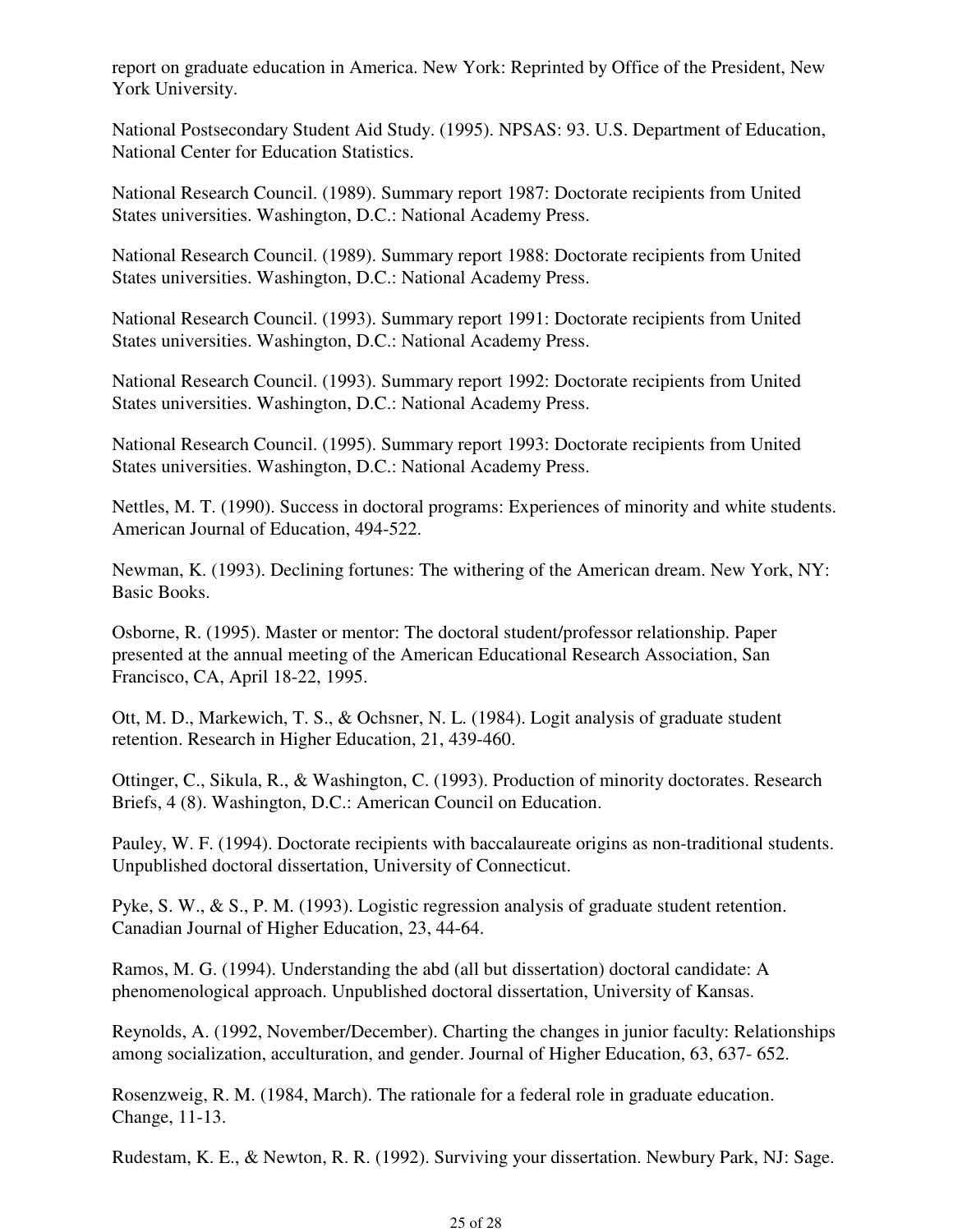Ryan, J., & Sackrey, C. (1984). Strangers in paradise: Academics from the working class. Boston, MA: South End Press.

Schneider, B. E. (1987). Graduate women, sexual harassment, and university policy. Journal of Higher Education, 58, 46-65.

Schroeder, D. S., & Mynatt, C. R. (1993). Female graduate students' perceptions of their interactions with male and female major professors. Journal of Higher Education, 64, 555-573.

Sheridan, P. M., & Pyke, S. (1994). Predictors of time to completion of graduate degrees. Canadian Journal of Higher Education, 24, 68-88.

Slaughter, S. (1993, May/June). Retrenchment in the 1980s: The politics of prestige and gender. Journal of Higher Education, 63, 250-282.

Smart, J. C., & Hagedorn, L. S. (1994). Enhancing professional competencies in graduate education. Review of Higher Education, 17, 241-257.

Smith, B. (1995). Hidden rules, secret agendas: Challenges facing contemporary women doctoral students. Paper presented at the annual meeting of the American Educational Research Association, San Francisco, CA, April 18-22, 1995.

Smith, E., & Tang, J. (1995). Trends in science and engineering doctorate production, in W. Pearson, Jr., & A. Fechter (eds.), Who will do science? Educating the next generation. Baltimore: The Johns Hopkins University Press, pp. 96-124.

Smith, E. (1995). The graduate education of African-American women. Paper presented at the annual meeting of the American Educational Research Association, San Francisco, CA, April 18- 22, 1995.

Smith, P. (1990). Killing the spirit: Higher education in America. New York, NY: Viking.

Solmon, L. C. (1976). Male and female graduate students: The question of equal opportunity. New York, NY: Praeger.

Sternberg, D. (1981). How to complete and survive a doctoral dissertation. New York, NY: St. Martin's Press.

Stricker, L. (1994). Institutional Factors in Time to the Doctorate. Research in Higher Education, 35, 569-587.

Szymanski, A. J. (1983). Class structure: A critical perspective. New York, NY: Praeger.

Tack, M. W., & Patitu, C. L. (1992). Faculty job satisfaction: Women and minorities in peril. ASHE-ERIC Higher Education Report No. 4. Washington, D.C.: The George Washington University.

Tinto, V. (1993). Toward a theory of doctoral persistence. In Tinto, Leaving College. Chicago, IL: University of Chicago Press, pp. 230-243.

Tinto, V. (1993). Leaving college: The causes and cures of student attrition, second edition. Chicago: University of Chicago Press.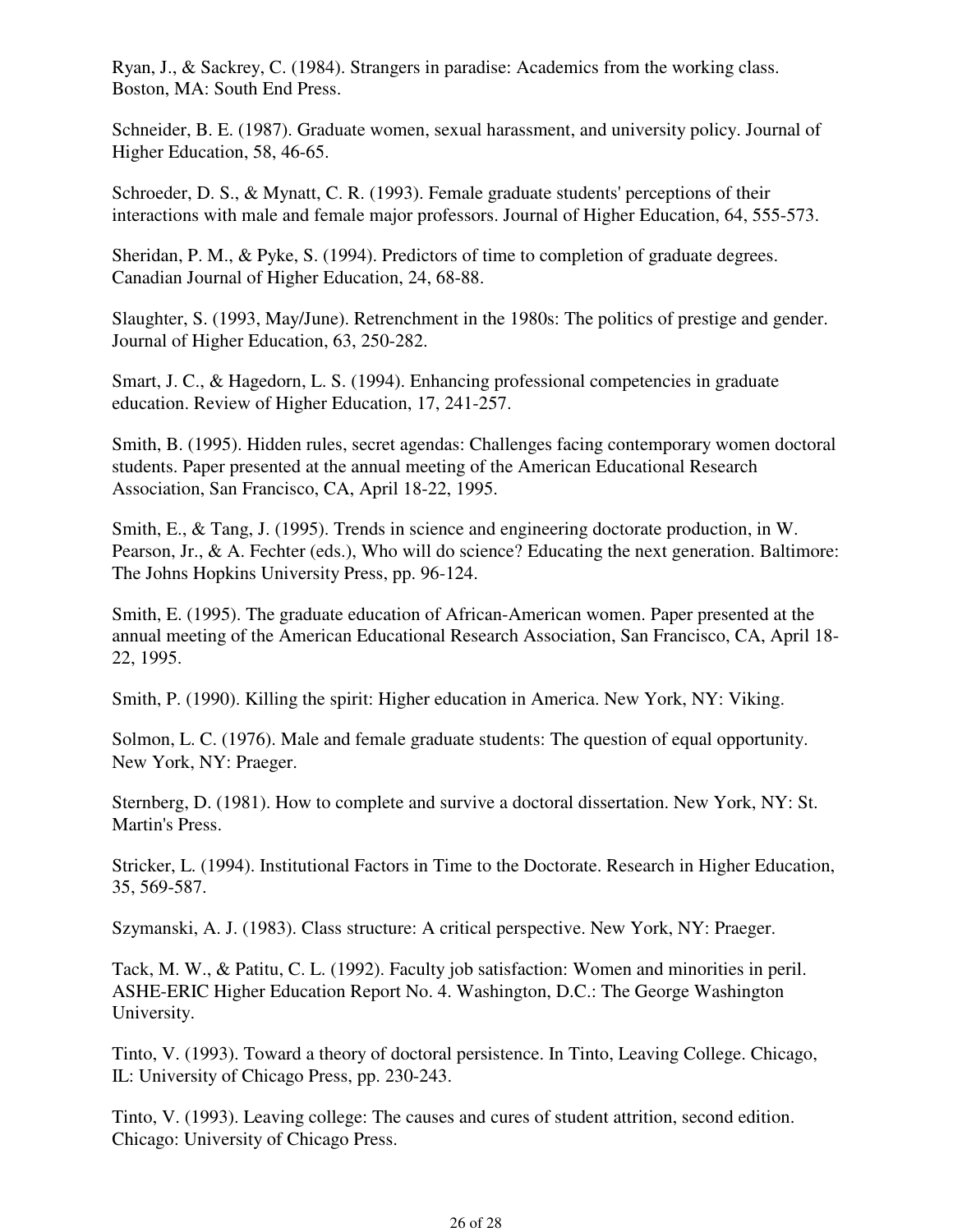Tluczek, J. L. (1995). Obstacles and attitudes affecting graduate persistence in completing the doctoral dissertation. Unpublished doctoral dissertation, Wayne State University.

Tokarczyk, M. M., & Fay, E. A. (eds.) (1993). Working-class women in the academy: Laborers in the knowledge factory. Amherst, MA: University of Massachusetts Press.

Tuckman, B. H., & Tuckman, H. P. (1984). Unemployment among graduating Ph.D.s: Do economic conditions matter? Research in Higher Education, 20, 385-398.

Tuckman, H. P., Coyle, S., & Bae, Y. (1989). The lengthening of time to completion of the doctorate degree. Research in Higher Education, 30, 503-516.

Turner, C. S. V., & Thompson, J. R. (1993). Socializing women doctoral students: Minority and majority experiences. Review of Higher Education, 16, 355-370.

Vartuli, S. (ed.). (1982). The phd experience: A woman's point of view. New York, NY: Praeger.

Vaughn, J. C. (1985). Minority students in graduate education. In B. L. R. Smith (ed.), The state of graduate education. Washington, D.C.: The Brookings Institution, pp. 151-168.

Wong, H. Y., & Sanders, J. M. (1983). Gender differences in the attainment of doctorates. Sociological Perspectives, 26, 29-50.

#### **Copyright 1995 by the** *Education Policy Analysis Archives*

*EPAA* can be accessed either by visiting one of its several archived forms or by subscribing to the LISTSERV known as EPAA at LISTSERV@asu.edu. (To subscribe, send an email letter to LISTSERV@asu.edu whose sole contents are SUB EPAA your-name.) As articles are published by the *Archives*, they are sent immediately to the EPAA subscribers and simultaneously archived in three forms. Articles are archived on *EPAA* as individual files under the name of the author and the Volume and article number. For example, the article by Stephen Kemmis in Volume 1, Number 1 of the *Archives* can be retrieved by sending an e-mail letter to LISTSERV@asu.edu and making the single line in the letter read GET KEMMIS V1N1 F=MAIL. For a table of contents of the entire ARCHIVES, send the following e-mail message to LISTSERV@asu.edu: INDEX EPAA F=MAIL, that is, send an e-mail letter and make its single line read INDEX EPAA F=MAIL.

The World Wide Web address for the *Education Policy Analysis Archives* is http://seamonkey.ed.asu.edu/epaa

*Education Policy Analysis Archives* are "gophered" at olam.ed.asu.edu

To receive a publication guide for submitting articles, see the *EPAA* World Wide Web site or send an e-mail letter to LISTSERV@asu.edu and include the single line GET EPAA PUBGUIDE F=MAIL. It will be sent to you by return e-mail. General questions about appropriateness of topics or particular articles may be addressed to the Editor, Gene V Glass, Glass@asu.edu or reach him at College of Education, Arizona State University, Tempe, AZ 85287-2411. (602-965-2692)

#### **Editorial Board**

| John Covaleskie  | <b>Andrew Coulson</b>  |
|------------------|------------------------|
| jcovales@nmu.edu | andrewco@ix.netcom.com |